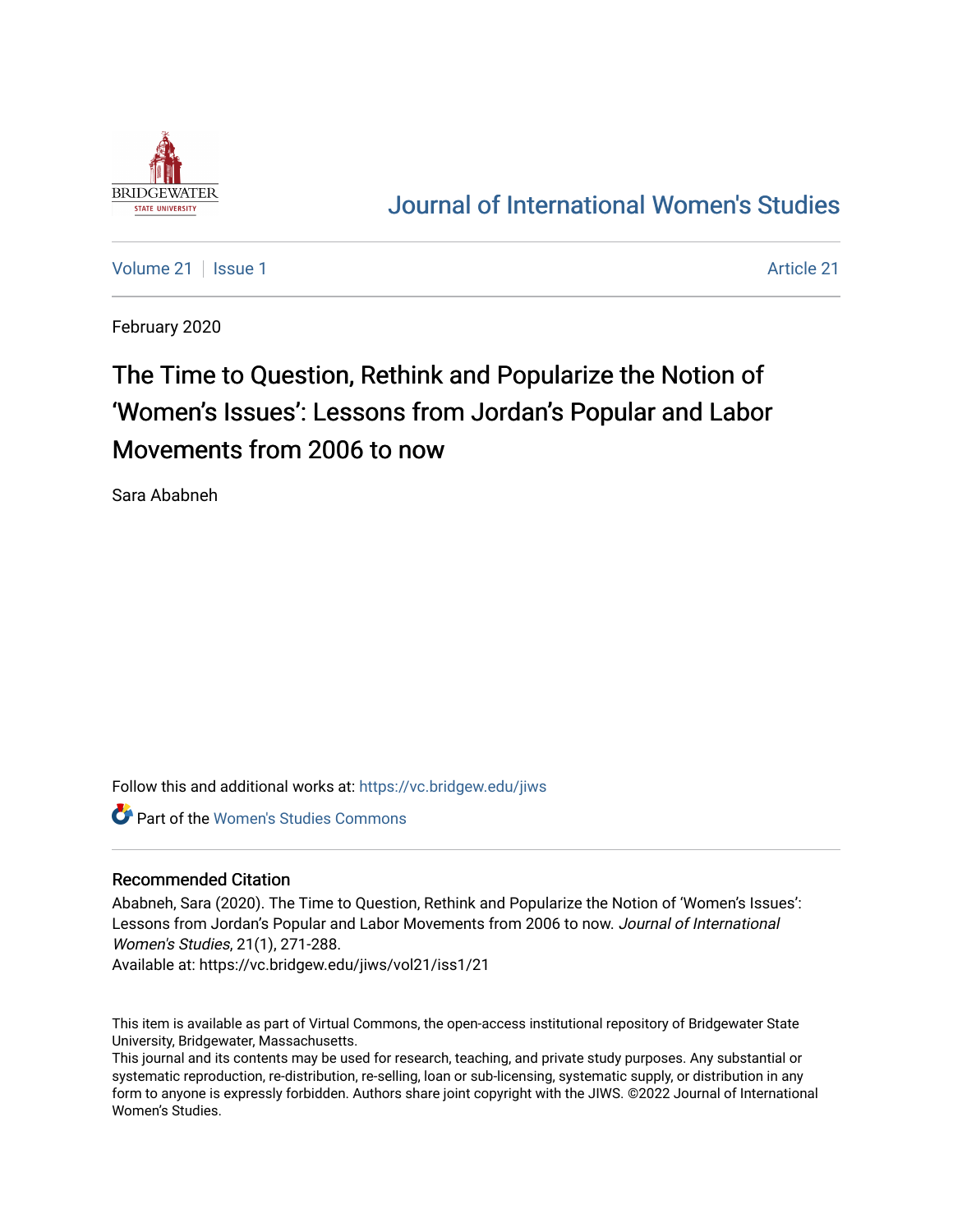Ababneh: The Time to Question, Rethink and Popularize the Notion of 'Women's Issues'

This journal and its contents may be used for research, teaching and private study purposes. Any substantial or systematic reproduction, re-distribution, re-selling, loan or sub-licensing, systematic supply or distribution in any form to anyone is expressly forbidden. ©2020 Journal of International Women's Studies.

## **The Time to Question, Rethink and Popularize the Notion of 'Women's Issues': Lessons from Jordan's Popular and Labor Movements from 2006 to now**

By Sara Ababneh $<sup>1</sup>$  $<sup>1</sup>$  $<sup>1</sup>$ </sup>

#### **Abstract**

Jordanian women were an integral part of the Jordanian Popular Movement (*al Hirak al Sha'bi al Urduni, Hirak* in short) protests in 2011/2012. Yet, despite their large numbers and presence, female protestors did not call for any of the commonly known 'women's issues' (*qadaya al mar'a*) which include fighting Gender Based Violence (GBV), legal reform, increasing women's political participation, and women's economic empowerment. This paper argues that the protestors' silence concerning most of the problems usually included in the list of 'women's issues' raises the question of how prevalent these issues are (or not) in the lives of Jordanian women. Drawing on Foucault's notion of discourse, insights from intersectional feminists and critical development studies, I argue that the composition of the Jordanian women's movement on the one hand, and how these women conceptualize women's rights discursively, as a result of how global discursive shifts were adopted in Jordan on the other hand, help explain why the list of women's issues ignores the lived realities of most Jordanian women. In detail, I examine who participated in the Hirak and who did not. I seek to understand the absence of members of the Jordanian Women's Movement through conducting a historical reading of this movement. In contrast, I study why women members of the Day Wage Labor movement participated in the Hirak. This contrast helps me think through what a list of women's issues that includes national and communal issues might look like. The paper ends with recent developments in Jordanian women's rights activism and asks whether intersectional understandings of womanhood are being considered.

*Keywords:* Jordanian Popular movement (Hirak), Arab Uprisings, women's issues, Jordanian Women's Movement, intersectionality, participant observation, interviews, participatory transformative feminist research.

#### **Introduction**

Jordanian women were active participants in the Jordanian Popular Movement (*al Hirak al Sha'bi al Urduni, Hirak* in short) protests in 2011/2012 and the labor protests that preceded them (2006-2010). Yet, despite their large numbers and presence, female protestors did not call for any of the commonly known 'women's issues' (*qadaya al mar'a*) which include fighting Gender Based Violence (GBV), legal reform, increasing women's political participation, and women's economic empowerment.<sup>[2](#page-1-1)</sup> At the time of the protests this led many Jordanian activists

<span id="page-1-0"></span><sup>&</sup>lt;sup>1</sup> Sara Ababneh is Assistant Professor and head of the Political and Social Studies Unit at the Center for Strategic Studies, University of Jordan, Amman, Jordan. Her research interests include, gender, Islamism, popular uprisings, labor movements, and struggles for social justice and economic sovereignty in the context of the Arab Uprisings. Email:  $\underline{abahehs22@yahoo.com}$ <br><sup>2</sup> Protestors have called for social justice and economic rights (Ababneh, 2019, 55). As I show later on in the paper

<span id="page-1-1"></span>however, this is very different from the notion of economic empowerment used by women's rights activists and NGOs which mostly aim to empower women *from* their communities.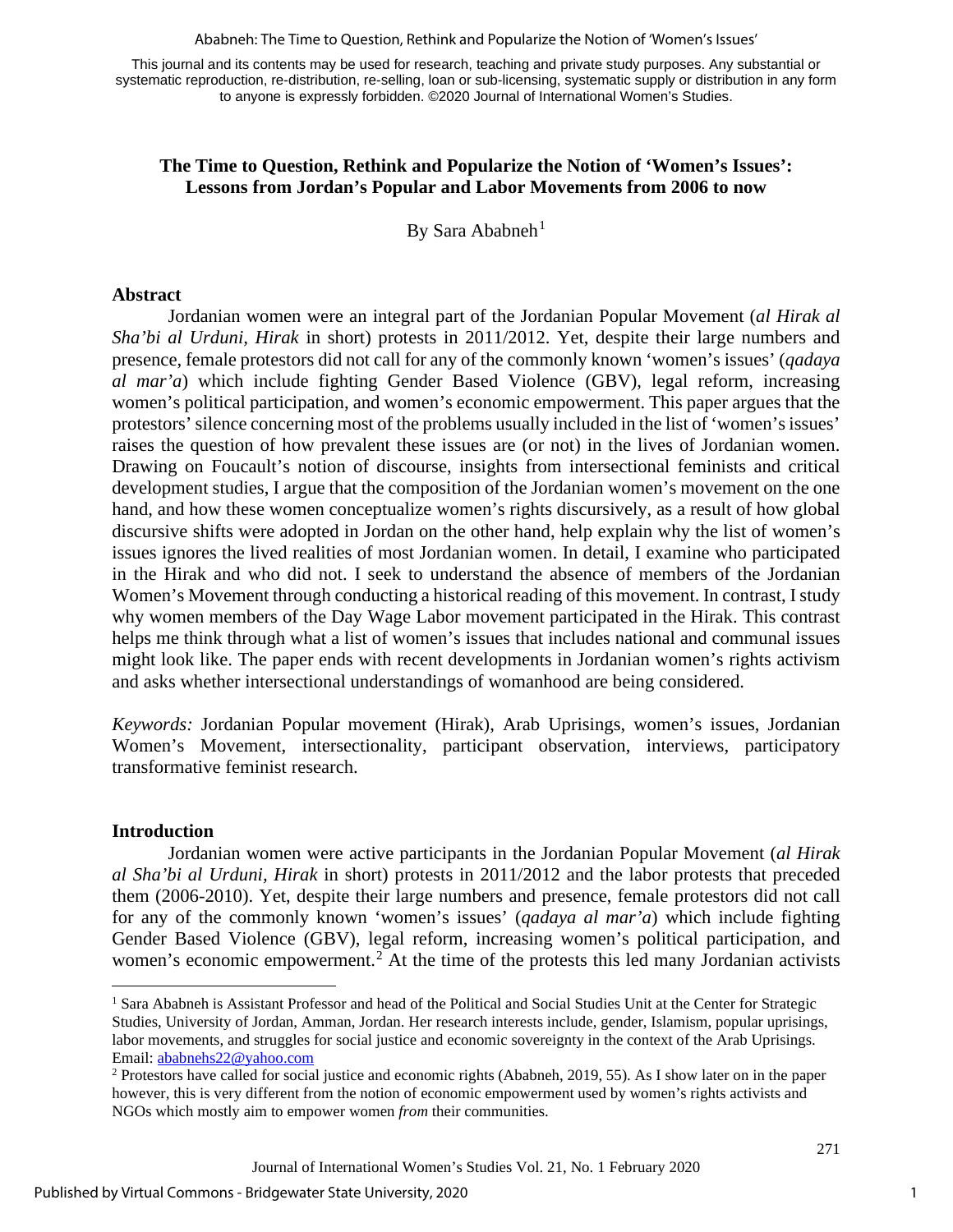to argue that the Hirak did not address women's concerns. Some even went as far as considering the Hirak patriarchal (Jinisiyati Coalition Meeting, 2013). I argue that the protestors' silences concerning the problems usually included in the list of 'women's issues' raises the question of how prevalent these issues are (or not) in the lives of Jordanian women. Moreover, the inability of Jordanian women's rights activists to understand the Hirak female and male protestors' demands as being gendered, and therefore concerning women, points to a crisis in current Jordanian women's rights discourse in which national or communal concerns are not seen as concerning women. In the global North, the struggle of indigenous women's rights activists and African American feminists to be included in the category of "women" has a long history, as will be elaborated on below. However, the lessons of intersectional feminism have not been taken up by the Jordanian Women's Movement, nor the development apparatus which currently provides the discursive framework for most women's rights work in Jordan.

To understand why Hirakis (Hirak activists) refrained from making demands related to women's issues, I examine who participated in the Hirak and who did not. Firstly, I study the absence of members of the Jordanian Women's Movement (hereafter JWM) through conducting a historical reading of this movement. In contrast, I study why women members of the Day Wage Labor movement participated in the Hirak. This contrast helps me think through what a list of women's issues that includes national and communal issues might look like.

Centrally, this paper asks the following question: how has women's rights discourse in Jordan reached a point in which national and popular concerns are viewed as being unrelated to women? Based on over a hundred interviews conducted with Hirak groups, Day Wage Labor Movement (DWLM) activists and women's organizations during and after 2011, this paper provides a re-reading of the academic literature of the JWM. As a feminist academic who is active in many discussions around gender and women's rights in Jordan, as well as in labor protests in Jordan, much of my fieldwork with the JWM was conducted through participant observation. I also interviewed ten women's rights activists (both current and past). Believing in engaged transformative feminist research (Joseph, 2014), in which research is part of a wider cause and research participants are asked to speak back to the research (Koopman, 2008), upon completion of this paper, I have presented my research paper to Jordanian women's rights activists (CSS, 2019).

I draw on poststructural theory, specifically, Michel Foucault's notion of discourse. In addition, I use an intersectional feminist lens to examine why the issues listed as 'women's' issues exclude the experiences and problems facing so many women in Jordan. Finally, I draw on critical development studies to highlight how NGOization – to use Islah Jad's adaptation of this term (Jad, 2004) shapes women's activism in Jordan.

## **'Women's Issues'**

Let me first clarify my key term. The phrase '*qadaya al mar'a',* which translates into "the issues of woman" (in the singular), is a term used in both the Jordanian media, Jordanian women's organizations, and popular culture to speak about problems facing Jordanian women. While this term rarely appears in academic literature, I use it here to refer to the invisible list of issues on which most women's rights activism focuses. I classified the main projects, activities and research conducted by three active women's rights groups in Jordan, namely, the Jordanian National Committee for Women's Affairs (JNCW), the Jordanian Women's Union (JWU) and UN Women over the last ten years. Four main challenges from which women are mainly believed to suffer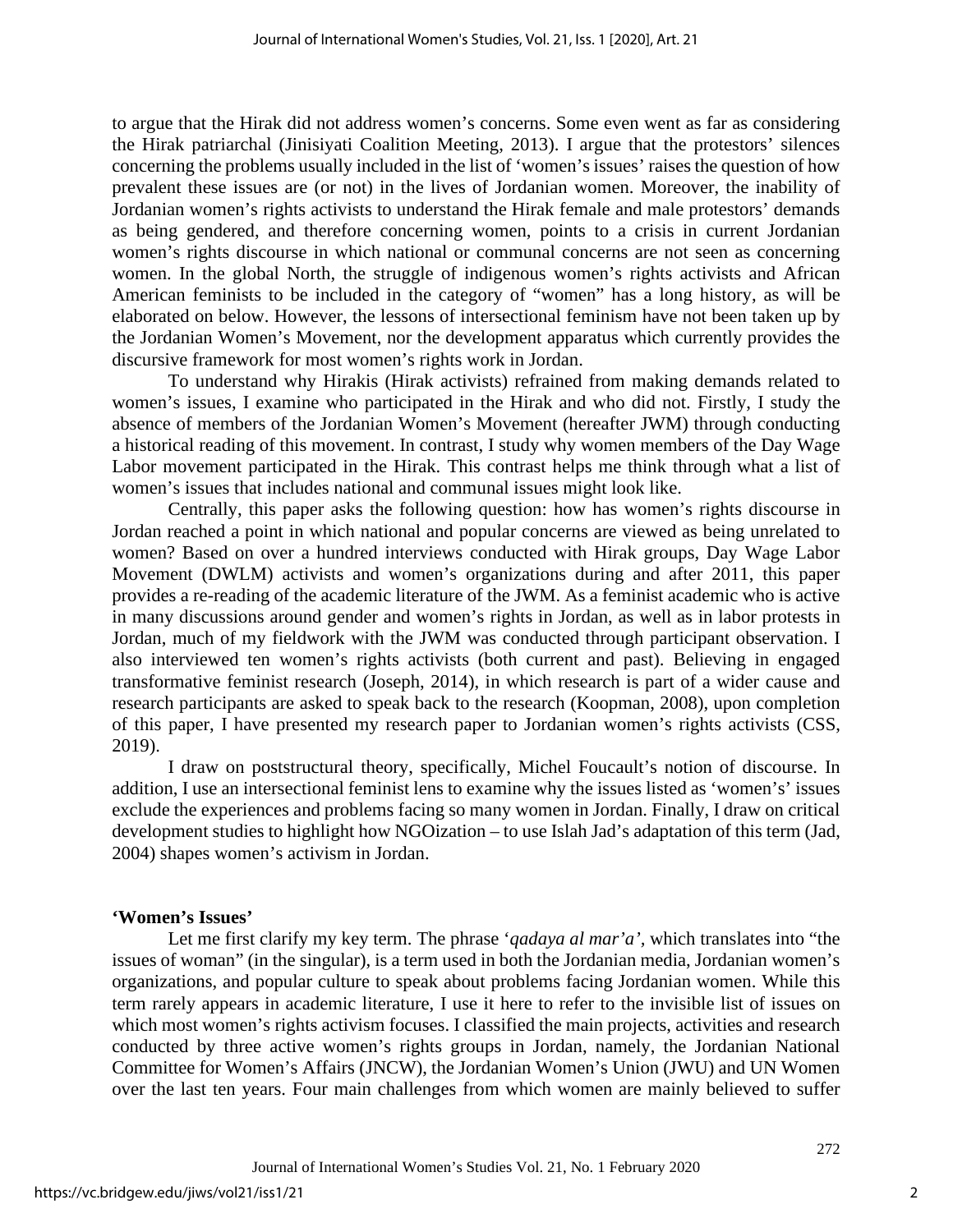emerge, namely: Gender Based Violence (GBV), patriarchal laws, lack of political representation/empowerment, and economic *dis*empowerment. When examining UN and aid literature globally, these four categories also reappear as the key problems facing women (Khafagy, 2017; UNICEF, 2011). In this paper I use the term 'women's issues' to refer to the (invisible and unofficial) *list* of problems usually addressed in various initiatives and projects carried out by development, women's rights and international organizations.

#### **The Jordanian Women's Movement**

Amal Sabbagh defines a women's movement as follows: a "vague, catch-all phrase which means different things to different people... It can include any and all activities and organizations which have the aim of improving women's status and situation" (Turtle 1986: 361, cited in Sabbagh 2006, 29). Lawyer and women's rights activist Hala Ahed argues that while there is a women's movement in Jordan there is no feminist movement per se. Parts of the women's movement, she argues, are independent women's groups such as the Jordanian Women's Union and the Arab Women's Society. There are also semi-governmental and governmental organizations, however, which can be seen as connected to the status quo, or engaged in state feminism (Dababneh, 2005, 3). In addition, independent activists who are not part of any organized structure should also be seen as part of the JWM (Ahed, 2019, interview). Amenah al Zubi - the president of the Jordanian Women's Union - emphasizes that not all organizations working on women's issues necessarily share feminist principles. She is also hesitant to call the various groups and organizations a movement (Zubi, 2019b, interview). The distinction between a feminist movement and a women's movement is important. So is the question of whether these different groups and individuals share common goals, and their connection to the status quo.

For the purposes of this paper, I follow Sabbagh and Ahed's definition to include the work, whether coordinated or not, of all actors, organized in groups or as individuals, working on women's issues (however defined) to be part of the Jordanian Women's Movement (JWM). I am not making a value judgement confirming that what is referred to in the literature as the JWM is truly a movement, feminist, resists the status quo or not, or is grassroots. In fact, given the lack of coordination it is questionable if the JMW can really be considered a movement. Nor should *women's* movement indicate that the JMW is representative of all Jordanian women, shares certain (feminist or other) principles, or is based on grassroots mobilization. I use this functional definition (Lenz, 2010, 867) to be able to speak about the various groups and individuals whom the literature on the topic has considered to make up the JWM (Al-Atiyat, 2003; Al Tal, 1985; Brand, 1998; Dababneh, 2005; Massad, 2001). This enables me to examine the discourses those who have worked on women have engaged in, countered or produced.

#### **Theoretical Framework**

I mainly draw on poststructural theory. Specifically, I use Michel Foucault's notion of discourse. For Foucault discourse is not simply talk or narrative. Rather Foucault maintains that discourse is the productive combination of power/knowledge in which "a human being turns him or herself into a 'subject'" (Foucault, 2000, p. 327). Power structures are not separate, nor can they function without or apart from discourse. By enacting certain power/knowledge beliefs, subjects construct both themselves and certain realities. I use the term discourse to show how women's activists' understanding of women's issues have impacted their identities as women's rights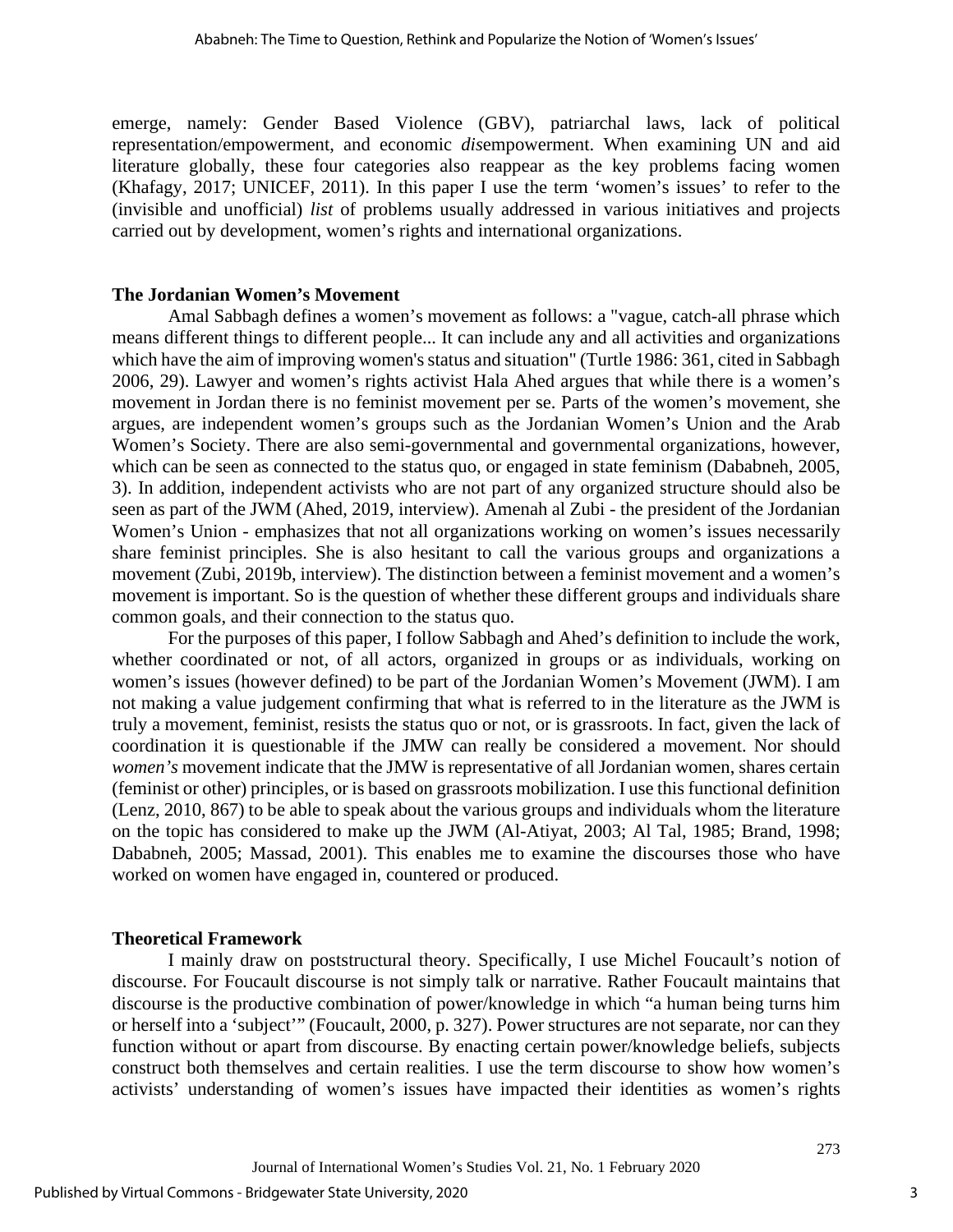activists and the actions they have taken. However, in addition to impacting how women's rights activists acted themselves, the privileged subject position which most women's rights activists occupy in relation to women of more marginalized economic classes enables them to speak for and represent these women. In speaking about Orientalism as a hegemonic discourse, Edward Said, shows how hegemonic discourses emerge due to the unequal subject positions of actors.

Flaubert's encounter with an Egyptian courtesan produced a widely influential model of the Oriental woman…He spoke for and represented her. He was foreign, comparatively wealthy, male, and these were historical facts of domination that allowed him not only to possess Kuchuk Hanem physically but also to speak for her and tell his readers in what ways she was 'typically Oriental' … Flaubert's situation of strength in relation to Kuchuk Hanem was not an isolated instance. It fairly stands for the pattern of relative strength between East and West, and the discourse about the Orient that it enabled (Said, 1978, p. 6).

Just like Kuchuk Hanem's missing voice in the discourse about herself, the discourse on women in Jordan is made with very little input from the majority of Jordanian women themselves.

I draw on feminist theories of intersectionality and seek to extend the insights of thinkers such as bell hooks and Chandra Mohanty to the Jordanian case to speak about the ability of people who occupy different subject positions to impact discourses which concern them. Intersectionality as a term was coined by Kimberle Williams Crenshaw to "denote the various ways in which race and gender interact to shape the multiple dimensions of black women's employment experiences." (Crenshaw, 1995, p. 358). bell hooks and others have provided important critiques of feminist analyses which do not take intersectionality seriously (hooks, 1981; Mohanty, 1988). hooks argued against seeing certain issues as inherently good or bad for women. hooks critiqued white feminist groups for considering working as inherently empowering for women, and marriage as inherently oppressive (hooks, 1981, p. 82). For African American women, hooks argued, family was a key source of comfort, while labor has been anything but liberating. After all, slavery was uncompensated labor that ripped apart Black families. It is important to acknowledge what subject position a given woman occupies when thinking about what the list of problems are that she and members of her community face. Centrally, intersectionality is a framework which recognizes that people's experiences of privilege and marginalization shape their world view. Finally, I draw on critical development studies theory, mainly on Islah Jad's use of the term NGOization, which I define later on in the paper, to understand how the Jordanian discourse on women's issues has been shaped.

## **The Hirak and the Women's Question**

The Arab popular protests of 2011 and 2012 saw hundreds of thousands of men and women take to the streets. Commentators do not disagree on the high number of female protestors (Khamis, 2011; Hasso and Salime, 2016). In Jordan, too, women were present in large numbers in the 2011/12 Hirak protests. In addition to the Day Waged Labor Movement (DWLM), workers and the movement of teachers demanding a union (Al-Sholi, 2015), many of the youth protestors in Amman were women. Groups such as *La sharaf fil jareema* ("there is no honor in crime") and *Jinsiyati haqun li wa li aylati* ("my nationality is my right and that of my family") also emerged alongside Hirak protests. However, these two groups on a whole did not participate in the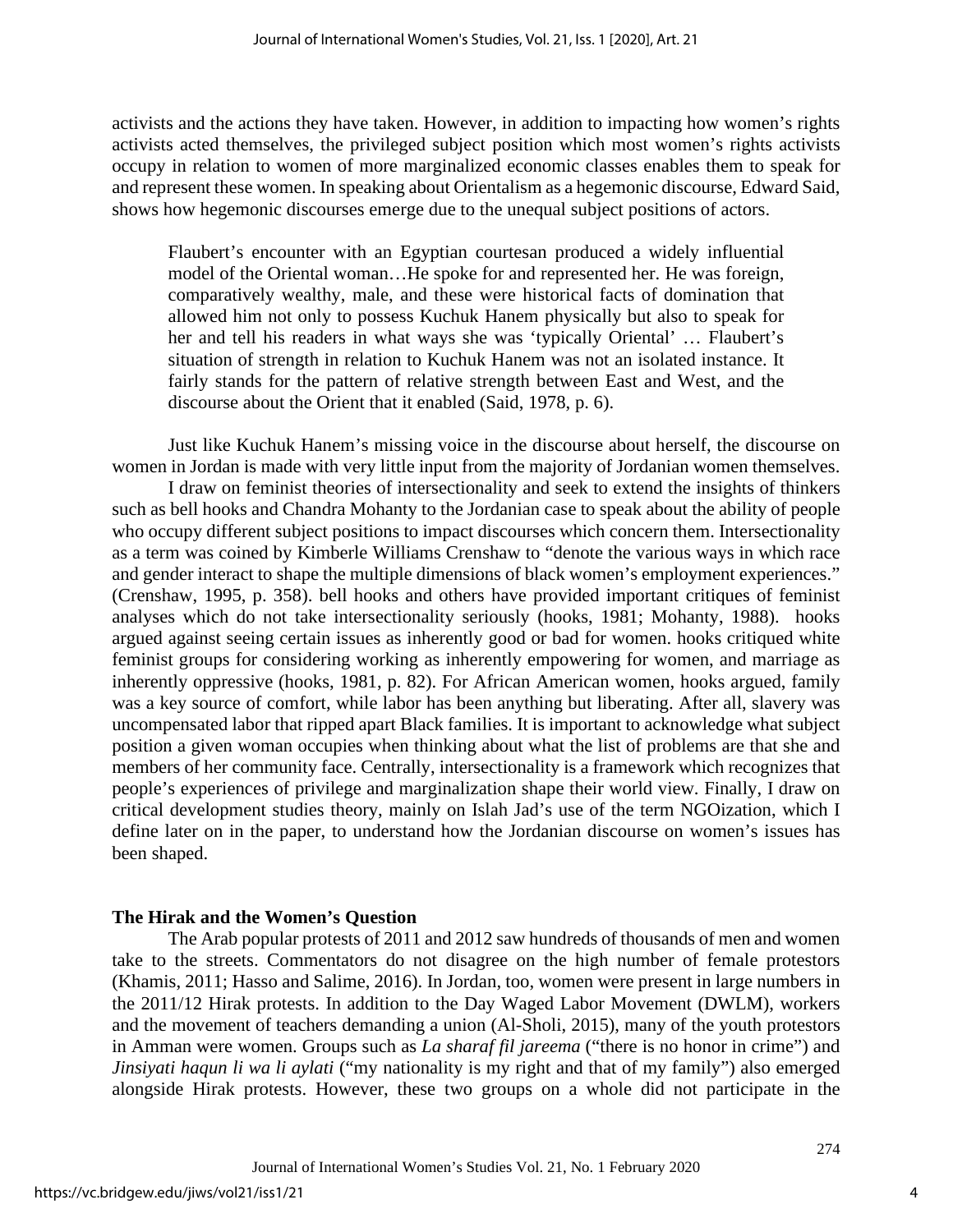nationwide Friday protests with other Hirak groups. I will provide more details about the reasons for this later in the paper.

Apart from the last two groups, the high number of women protestors did not translate into demands being made that related to women specifically. More importantly, the general demands and chants were not explicitly gendered, meaning that 'women's issues' were not incorporated into national demands. There are numerous reasons for this. Most importantly, however, was the absence of women's rights activists who make up the JWM, with the exception of members of the Jordanian Woman's Union.

The literature on the JWM focuses mostly on the role the Jordanian state played in fighting independent women's groups and how state actions contributed to making the JWM an elitist movement (Al-Atiyat, 2003; Al Tal, 1985; Brand, 1998; Dababneh, 2005; Massad, 2001; Pratt, forthcoming). By examining the history of the JWM I show that not only state interference, but also discursive shifts in how women's rights activists saw themselves and their work contributed to the current state of the JWM. In addition to understanding the class composition of JWM, I argue that we need to examine how state actions and international discourse shifts *together* helped produce the women's movement as it understands itself and practices today.

## **Women's Rights Discourses: A Historical Overview**

To appreciate why the JWM for the most part did not participate in the 2011/12 Hirak, it is important to understand how the JWM emerged and changed over time. In this section I show how three factors contributed to this change, firstly, the composition of the JWM, secondly, the relationship between the Jordanian state and women's groups, and thirdly, shifts in international discourse concerning women's activism and how this international discourse was practiced in Jordan.

Historians of the JWM usually point to the visit of leading Egyptian women's rights activist Huda Sharawi (1879-1947) to Prince (later King) Abdallah (1882-1951) in 1945 as the main event which initiated the formation of the JWM (Al-Atiyat, 2003; Al Tal, 1985; Dababneh, 2005; Sharawi and Badran, 1986).<sup>[3](#page-5-0)</sup> Sharawi, who was invited to Jordan by Jordan's first woman lawyer Emily Bisharat whom she had met in the Arab Women's Conference in Cairo in 1944 (Egyptian Women's Union, 1944, Abu Ulbeh, 2019, interview), is said to have met with Prince Abdallah. During this visit she wondered why Jordan did not have a women's union which was able to join the Arab Women's Federation. The prince, not knowing that a similar union in fact existed, gave his approval and the Jordanian's Women's Federation (JWF) [*Jami'yat Al Itahat Al Nisa'i al Urduni*] was established on the 31st of May 1945, with Princess Musbah (1884-1961), Prince Abdallah's wife, as its honorary president (Al Tal, 1985, p. 121). The working president was Princess Zain Al Sharaf (1916-1994), the wife of the later King Talal (1909-1972).

The federation was concerned with increasing women's education, improving children's health and helping poor mothers (Dababneh, 2005, p. 92). Joseph Massad comments that,

This society, like the social society, was based in Amman and did not have other branches…the bourgeois composition of both groups was a reflection of the newly emergent merchant class. (2001, p. 93)

<span id="page-5-0"></span><sup>&</sup>lt;sup>3</sup> The Jordanian Women's Union (JWU) refutes this narrative, claiming that it was first women's organization founded in 1945 under the name of the Arab Women's Federation (Zubi, 2019a).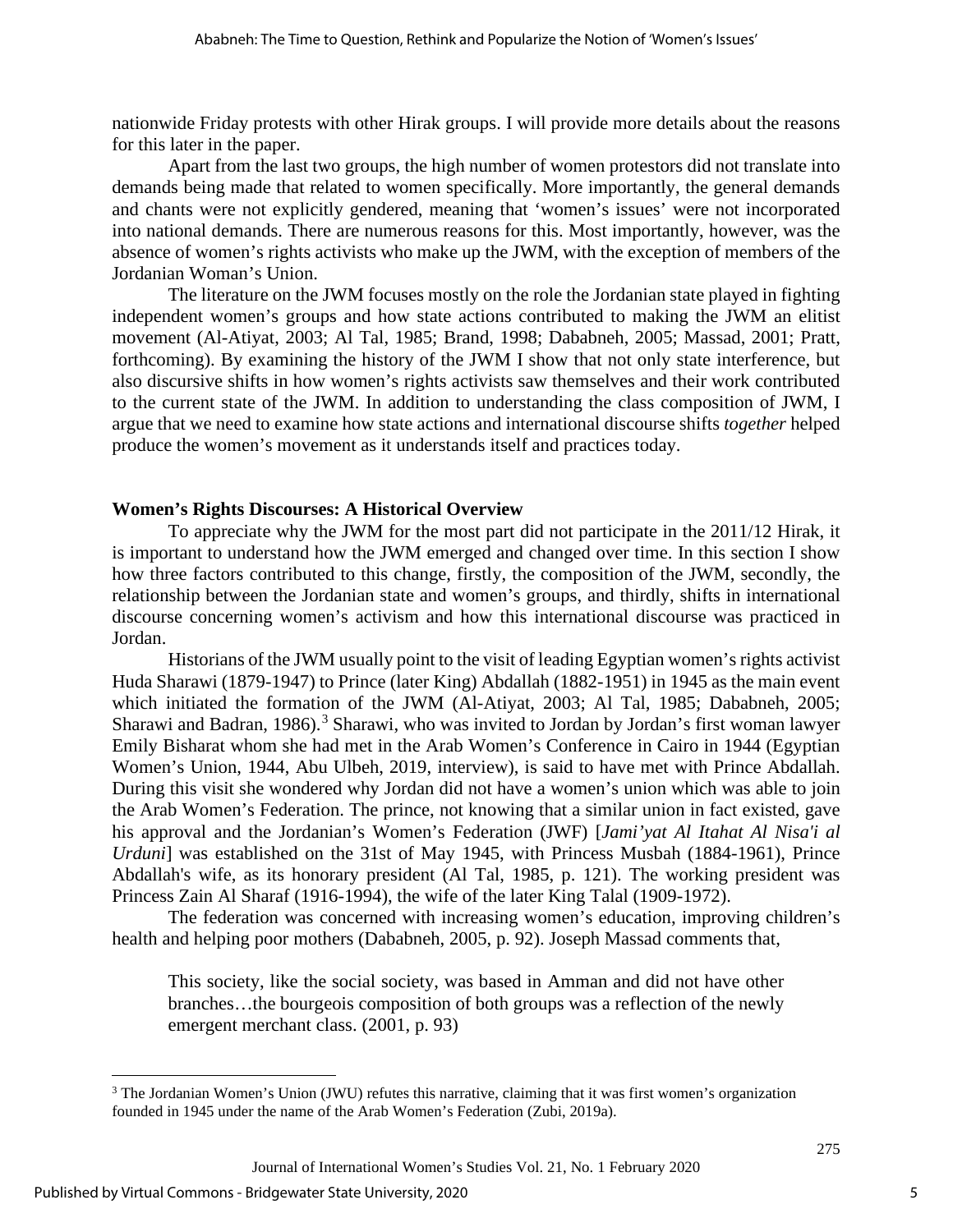In the beginning the JWM, like many women's movements at this time, was led by elite women who saw their work mostly in terms of charity work towards poorer women. Women were mainly conceptualized as mothers, and the society's work aimed to help poor mothers in distress. These poor mothers were not part of the women's movement (the JWF in this case) but mainly recipients of the federation's charity.

The discourse on women used by women's rights organizations became more radical in the 1950s. In a context of rising pan-Arab and anti-colonial sentiments new women's groups emerged. The Women's Awakening League (*Rabitat al Yaqada Al Nisa'iya*) was established as the women's group of the communist party in 1952 (Al-Atiyat, 2003, p. 59). Like the communist party, the Women's Awakening League opposed continued British presence in Jordan, called for women's suffrage and the end of British colonial politics in the region. This led John Bagot Glubb, the British commander of the Jordanian Army (the Arab Legion) to order the immediate closure of the group (Massad, 2001, p. 96). The league continued to work underground until it began working openly again in 1967 as *Jam'iayat al Nis'a al Arabiyyat* (the Arab Women's Society) (Dababneh, 2005, p. 101).

The second group which emerged in the fifties was the Arab Women's Union (AWU), *Itihad al Mar'ah al Arabiyya*. The story goes that in 1954, about 100 politically active women met in Amman to establish the AWU under the leadership of the first female lawyer in Jordan, Emily Bisharat (Dababneh, 2005, p. 96; Al Tal, 1985, p. 125; Pratt, 2015). The AWU asked to join the National Guard, focused on the rights of women in a much more explicit way, and started demanding the right of women to vote and be elected to parliament (Al Tal, 1985, p. 127). On the same day women with a primary education were given the right to vote in parliamentary elections in 1955, the federation went back to protest on the streets, calling for universal women's suffrage. On the international level, the federation promoted the Palestinian and Algerian case (Sayegh, 2018), boycotted any meeting led by Zionist women and supported women's struggles for independence all over the world (Al Tal, 1985, pp. 128-129). The AWU's slogan was "equal rights under one Arab nation" (Zubi, 2019b, interview).

The 1950s and 1960s thus saw further radicalization of the JWM. Many members of women's groups were simultaneously active in leftist and pan-Arab national liberation circles and political parties, as well as being women's rights activists. A big part of their activism was to end colonial and imperial interference in the newly independent Arab states. Many women worked on problems they were facing themselves and saw national liberation and anti-imperialism as part of their work as women's rights activists (Abu Ulbeh, 2019, interview). During this period, being a women's rights activist was not free of danger; women were targeted by secret service harassment, dismissed from work, threatened with imprisonment and sometimes even killed (Massad, 2001, p. 96). An example of an early women's rights martyr is Raja Abu Amashah, who was shot in Jerusalem while she was demonstrating against the Baghdad Pact (Sayegh, 1975, p. 31). During this period both the JWM and the state regarded women's work as political. Women activists engaged both in national as well as in women's struggles, albeit often prioritizing the national. As a result, the radical years of the JWM came to an abrupt end, when King Hussein declared martial law in 1957. The entanglement of women's groups with political parties and political work led the state to shut down the AWU alongside all political factions.

Starting in 1974 a third shift in the discourse in how women's organizations understood their mandate and determined their action occurred, from national liberation and women's suffrage to women's rights as a universal concept. This shift was triggered by preparations for the UN's women's decade. This was facilitated by changes in the international arena, most importantly the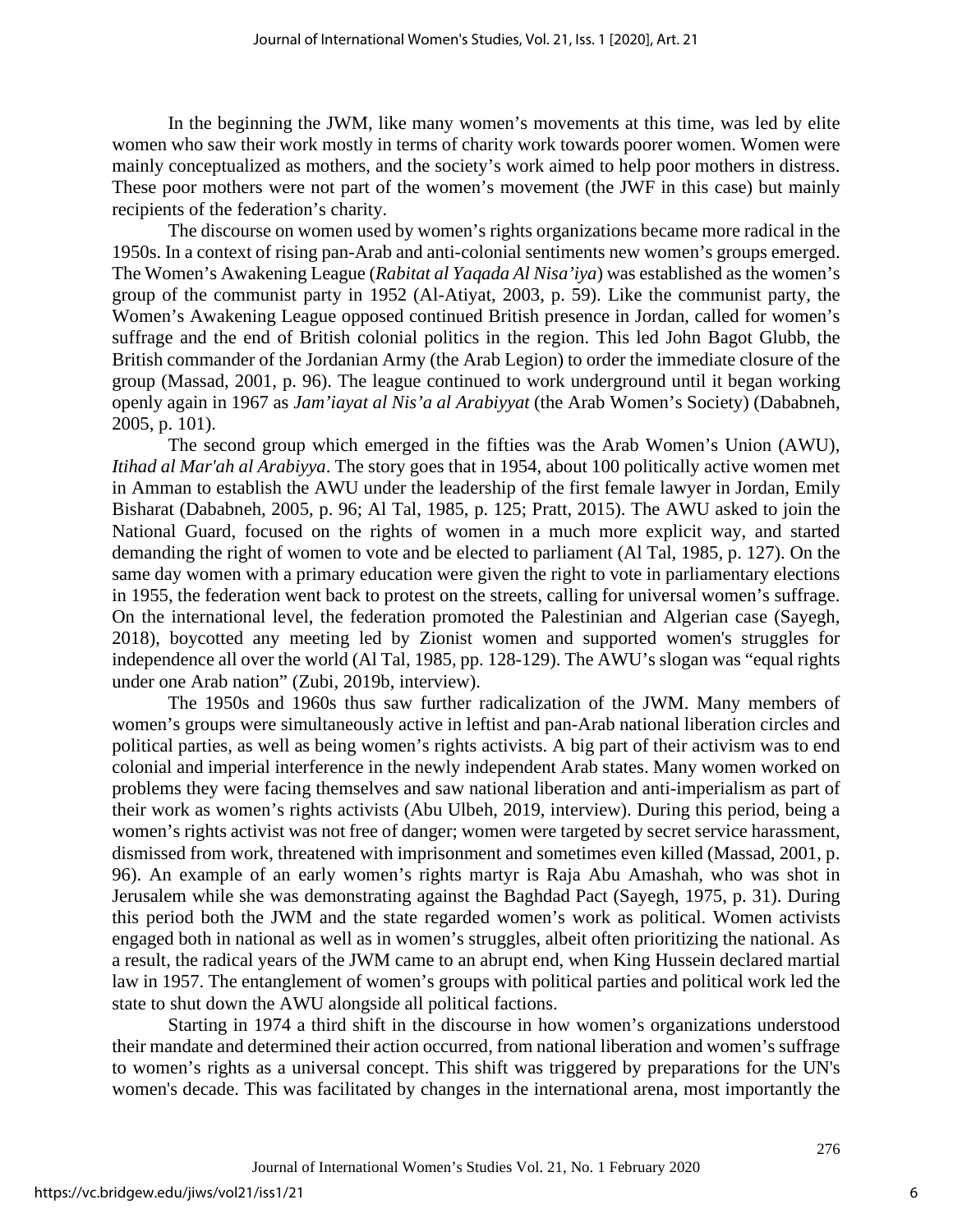1972 UN resolution 3010 which declared the year 1975 the Women's International Year.' King Hussein (1935-1999) wrote a letter regarding the enfranchisement of women. The letter included a royal decree changing the Electoral Law and finally giving all women the right to vote and run for parliamentary elections (a right, it must be noted, which could not be taken advantage of by men or women since the parliament was inactive, as the country was still under martial law) (Brand, 1998, pp. 12[4](#page-7-0)-125).<sup>4</sup> Furthermore, in a gesture of good will, the Jordanian state wed the Arab Women's Union to resume its activities, which changed its name to the Society of Women's Federation (Union) in Jordan' (SWFJ) [*Jam'iyat al Itihad Al Nisai fil Urdun]* (Al Tal, 1985, p. 130).[5](#page-7-1) Secondly, the first female Minister, In'am al Mufti, was appointed as the minister of Social Affairs (Al Tal, 1985, p. 161). The new minister worked on establishing an umbrella organization for women's rights: The General Federation of Jordanian Women (GFJW). Initially the SWFJ welcomed this move. However, none of the members of the SWFJ were consulted or invited to join.[6](#page-7-2) Furthermore, in 1981 the Ministry of Interior wrote a letter to the SWFJ ordering it to shut down (Al Tal, 1985, p. 154). After Jordan 'democratized'[7](#page-7-3) in 1989, the SWFJ was allowed to operate again, albeit under a new name the Jordanian Woman's Union (hereafter JWU, *Itihad al Mar'a al Urduniyya*). By then most women's rights activism was managed by the Ministry of Social Affairs. Pressure on the JWU increased to also shift registration to the Ministry of Social Affairs. The JWU resisted until 2016 when the JWU received a letter informing them that henceforth they would no longer be registered under the Ministry of Interior as it had been before but under the Ministry of Social Development as it was renamed by then (Zubi, 2019b, interview).

As a result, the JWU is now governed by the Cooperatives Law nr.52 (2008). One of the clauses of the law prohibits any registered cooperative to replicate work that falls under the work of political parties (Jordanian Law of Cooperatives, 2008, article 3). If a cooperation is found in violation of this law, it risks being shut down. This means that now, the JWU is not allowed to participate in protests. Members can only go in their individual capacity.

The shift from being registered as part of the Ministry of Interior to being registered under the Ministry of Social Development points to another shift in discourse around women's rights. Namely, this shift is indicative of a (re)conceptualization of women's activism from being *political* (similarly to political parties) to becoming *social*. It is ironic that this increased interest in women nationally and internationally, depoliticized women's activism; that as international and national interest in 'women's issues' increased, women's rights were depoliticized. This depoliticization is also connected to women's work being seen as development work, and women's rights organizations becoming women's NGOs.

The fourth shift in discourse in women's activism was to conceptualize women's issues as problems of *development*. The UN started organizing for the UN World Conference on Women in

<span id="page-7-0"></span><sup>4</sup> The King's decision to give women the right to vote is usually understood within the Monarchy's care to ensure outside (in this case US) support and satisfaction by engaging in what is perceived as modern reform.

<span id="page-7-1"></span> $<sup>5</sup>$  It is important to note here that the change in names to 'in Jordan' rather than Arab points to the politicization of</sup> Jordanian identity post the events of Black September in 1970/71. This politicization meant that many women in Jordan no longer identified as Jordanian. This changing in name show that the JWM too was deeply affected by the politicization of identity in Jordan. To date no study has explored the impact of the politicization of 'Palestinian' vs. 'Jordanian' identity on the JWM.

<span id="page-7-2"></span><sup>&</sup>lt;sup>6</sup> The legal reason given for this exclusion was that the SWFJ was registered under the Ministry of Interior and therefore was not part of the Ministry of Social Development (Sabbagh, 2019, interview).

<span id="page-7-3"></span> $7$  After nation-wide riots over austerity measures and subsidy lifting in 1989, king Hussein lifted martial law in 1989. This was accompanied resuming parliamentary life, namely the election of the lower house. In addition to critiques of how free and fair these elections have been since 1989, the other reason many do not consider these events to truly constitute democratization is because of the limited role the lower house plays in Jordanian politics.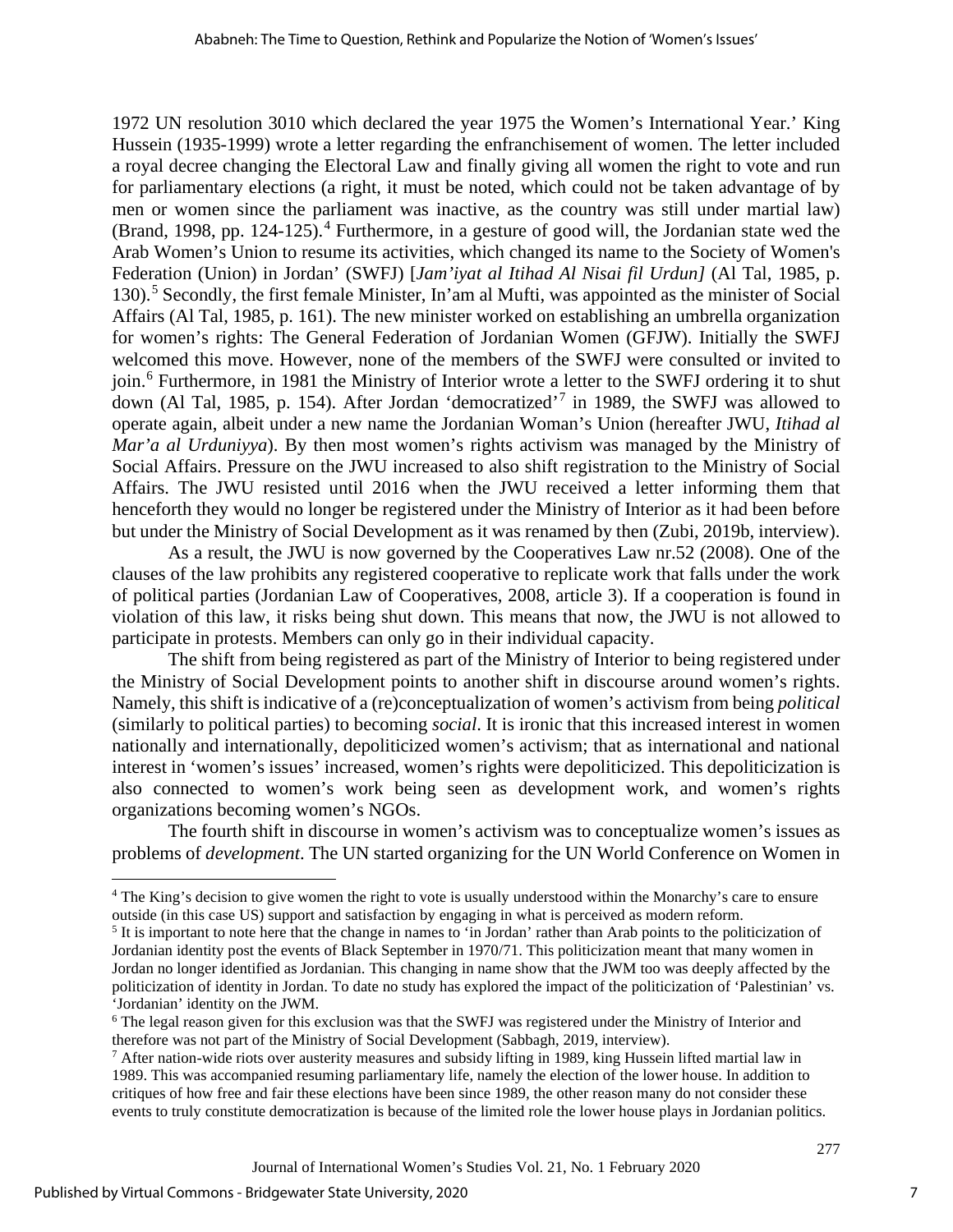Beijing in 1995.<sup>[8](#page-8-0)</sup> Those states wishing to participate in the Beijing conference were asked to form national councils for women's affairs. Jordan, wanting to participate, hurried to form the Jordanian National Council for Women's Affairs (JNCW). The mandate of these councils was to "integrate women more fully into *development"* (Brand, 1998, p. 158 [*emphasis added*], Sabbagh, 2006, 1). While hitherto 'women's issues' had been conceptualized as women's *rights*, now the main goal was to liberate women from the underdevelopment, or backwardness, of their (own) communities. Thus, it was no longer the states, the structures it had put in place, or the lack of rights that needed to be addressed or were considered as the root of the problem. Rather, it was the communities from which these women came. More precisely, the men of these communities became the main culprits in the new story of *women in development.*[9](#page-8-1) This development discourse is further solidified with the emergence of the Sustainable Development Goals  $(SDGs)$ , <sup>[10](#page-8-2)</sup> especially article 5, to achieve gender equality and empower all women and girls, as a guiding framework for UN and women's work (Al-Nims, 2019, interview).

NGOization followed as a mode of organizing women's rights activism. Islah Jad adapts the term coined in Latin America to speak about occupied Palestine. Jad defines NGOization as,

…the process through which issues of collective concern are transformed into 'projects' in isolation from the general context in which they are implemented and without taking into consideration economic, social and political factors affecting these projects….It also denotes a shift in women's activism from voluntarism to dependence on foreign funding; a shift in the personnel dealing with women's empowerment from grassroots rural and refugee cadres to middle class urban elites of professionals (2004, p. 12).

NGOization is a useful term to understand changes in the JWM. As a result of NGOization, rather than addressing issues of collective concern and thinking about the structural causes, many women's rights groups instead focused on isolated projects with no apparent connection to the regime and wider power structures (see Escobar 1995 for a more detailed critique of development politics). After structural readjustment programs were implemented in Jordan, there was an increase of 67% in NGOs from 1989-1994 alone (Harmsen, 2008). It was therefore no coincidence that demonstrators were unable to find a language which gendered wider national issues since the development discourse separated women's problems from wider communal and national struggles.

In Jordan modernization discourse, and the subsequent blaming of backward cultural norms for oppressing women, intersected with development discourse and NGOization. Many Jordanian women's rights activists are firm believers in modernization. They see modernity as the only way out, often blaming 'traditional' local communities for all ills (Amawi, 2000, p. 166) or

<span id="page-8-0"></span><sup>&</sup>lt;sup>8</sup> Active state interest in women's rights also led to increased royal interest in heading women's rights organizations. Princess Basma (b. 1951), the sister of the late King Hussein, emerged as the main patron of women's rights efforts in Jordan during this era (Al-Atiyat, 2003, p. 64).

<span id="page-8-1"></span><sup>9</sup> It is important to point out the difference between the 'Women *in* Development' Approach and the Women and Development Approach. Proponents of the former believe that the problem women face is that they are excluded from development. The solution is thus to integrate women into development. This approach is taken on by international organizations such as the World Bank, the IMF and many international agencies (Peet and Hartwick,

<span id="page-8-2"></span><sup>2009,</sup> p.254-9).<br><sup>10</sup> For a fuller understanding on SDGs please see **https://sustainabledevelopment.un.org/sdgs**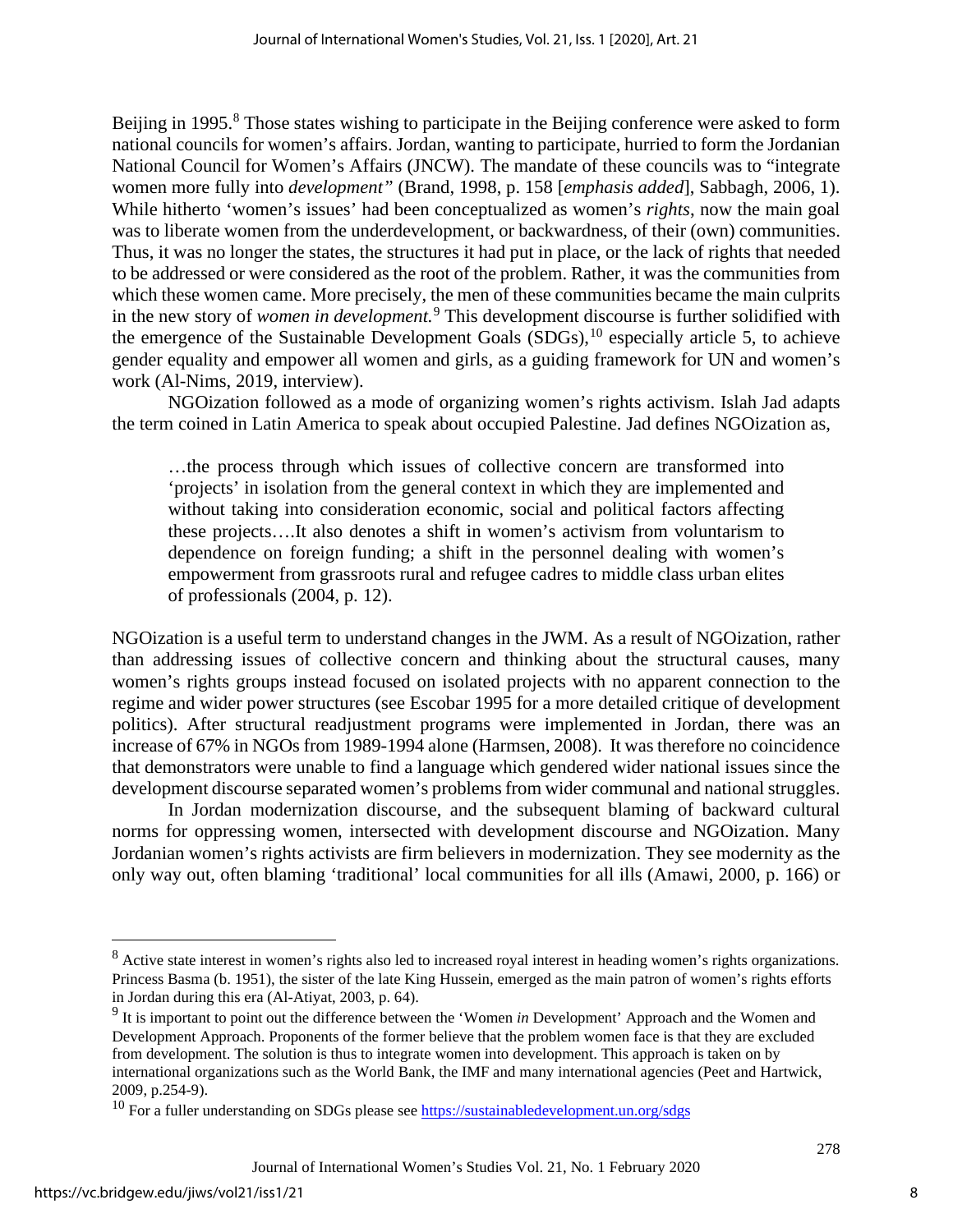attacking Islamists (Ababneh, 2014). This acceptance of modernity is often coupled with an uncritical understanding of Western (imperial) involvement and development aid politics.

For example, many Jordanian women's rights activists adopt a discourse blaming all ills on 'tribalism' (see the National Strategy for Women's Empowerment in Jordan 2013-2017 prepared by the JNCW as an example). The Jordanian Hirak was most active in economically marginalized governorates, places which many women's rights activists believed epitomized 'tribalism.' The suggestion to work with these 'tribal' groups was met with great outrage by most activists who saw these tribal women and men as the antithesis to the very modern state they wished to build (Massad, 2001, p. 52). In a Jinsiyati coalition meeting in which different coalition members had come together to think through how to get more support for the coalition, I suggested approaching different Hirak factions. This suggestion was vehemently opposed by most of the women present who argued that it was because of these Jordanian *tribal* men that women were second class citizens (Jinisiyati Coalition Meeting 2013). These women's rights activists saw popular anti-imperial activists as being in opposing camps to themselves. Here the modernization discourse intersects with the quest for saving women *from* members of their communities (Abu-Lughod, 2002, Hammami, 2016; Joseph, 2018, Shalhoub Kevorkian, 2006, 2008, 2015; UN Women, 2016), rather than addressing communal issues facing both women and men, has been a main element of development discourses and initiatives.

Active state involvement, whether in terms of promoting certain types of women's activism or shutting down other types, in addition to shifts in international discourse on women's activism, affected how Jordanian female activists understood and practiced their struggle. Over the past seventy years members of the so called JWM reconceptualized themselves from givers of charity, to radical fighters for women's rights and national liberation, to development and NGO personnel. The shift in global discourse, coupled with the Jordanian regimes actively fighting independent and more radical women's groups, whom they often saw a as connected to oppositional political parties, has led many of these groups to move from being voluntary revolutionary groups, to being a well-paid part of the status quo. While, some groups like the JWU still hold on to their voluntary structure, the laws under which they are forced to operate push them to an NGO framework. Finally, for most of its history the JWM was made up of middle to upper middle-class women from Amman. The movement did not include working class and poor urban and rural women, who represent the majority of Jordanian women. As a result, there has also not been a discursive push back to understand women's issues more intersectionally.

This is in stark contrast to the women and men active in labor movements since 2006. Most participants in labor protests were fighting for economic survival. Their activism was out of economic necessity. The next section examines why women joined the Day Wage Labor Movement (2006-2014). Through the example of the DWLM the paper will examine for what issues women involved in the Hirak were fighting.

#### **Learning from Workers: The Example of the Jordanian Day Wage Labor Movement**

The Jordanian Day Wage Labor Movement (DWLM) first organized a protest in May 2006. This group was composed of employees in the public sector, mainly the Ministry of Agriculture (Abu Khalil, 2007; Awad, 2008; Jarrar, 2013; Ababneh, 2016). Unlike all other public sector civil servants, day wage laborers are hired on a daily basis (Ababneh, 2016, p. 92). This means that they do not receive any of the benefits of public sector employees. They are also not eligible to any of the rights given to workers in Jordan under Jordanian labor law. What is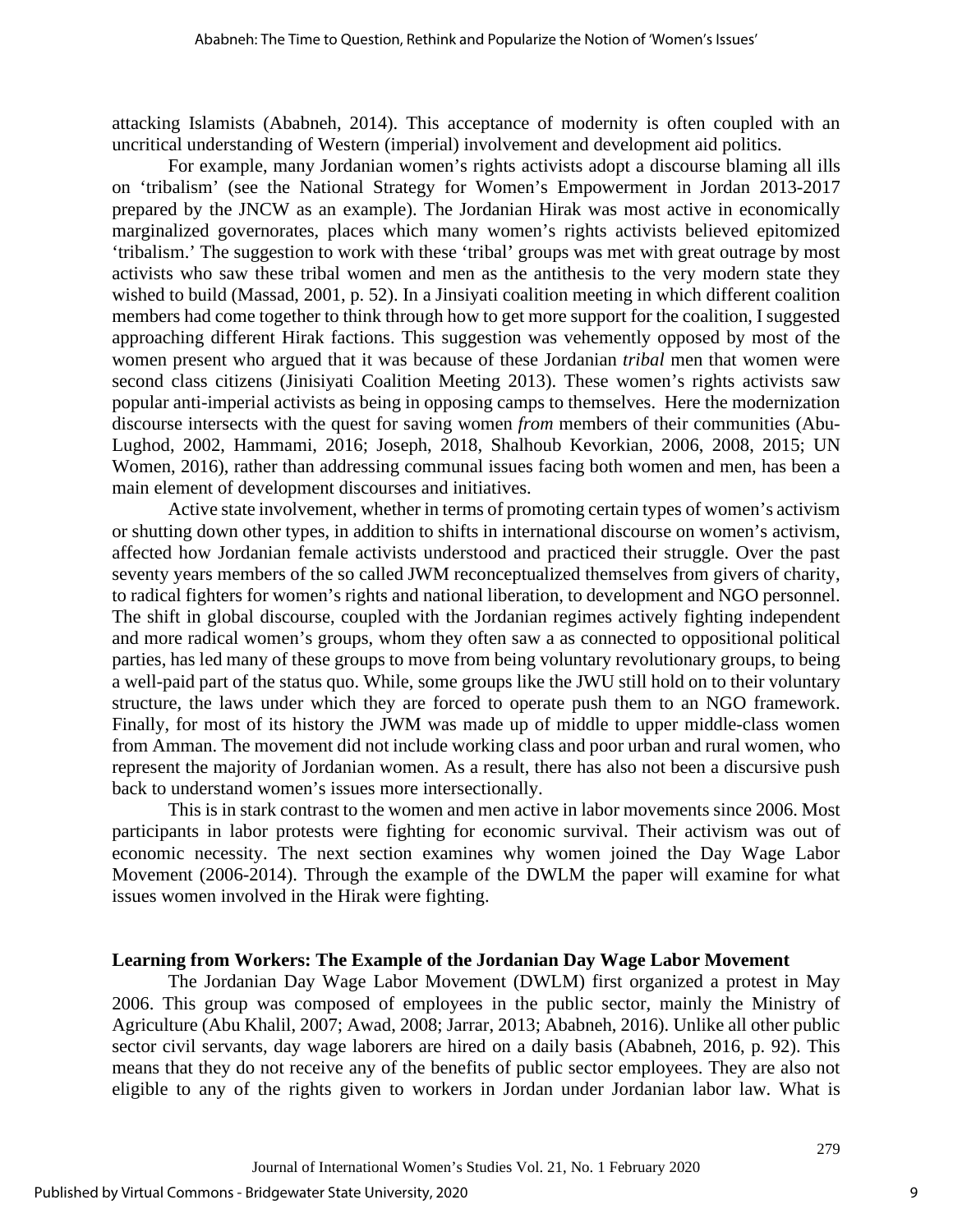interesting about the DWLM for the purposes of this paper is the high number of women who participated in the movement and who took on leadership roles. Apart from the leader Mohammad Snayd,<sup>[11](#page-10-0)</sup> all the other spokespeople of the movement were women. After 2012 the number of women surpassed that of men (Ababneh, 2016). More importantly, at the request of its female membership, this movement staged a sleep-in in front of the royal court. During this sleep-in, women from governorates all over Jordan spent the night alongside their male colleagues. I have argued elsewhere that this constitutes one of the most radical forms of social and cultural protest in Jordanian history (Ababneh 2016, p. 101).

Yet, significantly, the movement did not make demands for *women* workers *per se.* Instead, the DWLM demanded that *day wage workers* be hired permanently, that they get benefits like other workers, that labor laws be applied to them and to increase the minimum wage to a living wage. When Mohammad Snayd went to a workshop organized and attended by many in the JWM and asked the attendees why they had not supported the women during their sleep over, he simply received blank looks. None of the main women's rights activists thought it was part of the mandate of their group to work with these women and men (Ababneh, 2016, p. 87). The issue was dismissed as being unrelated to women since it was a 'worker's issue.'

Amani,<sup>[12](#page-10-1)</sup> a mother of four who was hired in the directorates of the Ministry of Agriculture in Ajloun, a city in the north of Jordan, told me that she joined the movement because of the sense of the injustice and oppression she felt after she was hired and then let go only three months later. "How can they tell me to come and work and fire me three months later" (Amani, 2012, interview). She did not feel that she was discriminated against as a woman, but as a worker. Hanan, who was hired as an engineer on a day wage basis in the directorate of agriculture in the city of Irbid, said that her colleagues who were hired in the civil service all received numerous bonuses and as a result, much higher salaries than herself (Hanan, 2012, interview). She was mostly concerned with being paid a salary akin to others in her field. She clarified to me that she received the same salary as male day-waged engineers. She was not paid less because she was a woman, but because she was a day wage worker. Ruwaida joined the movement after she was let go only three months after she had started working as a day wage worker. She had recently divorced her husband and her income was crucial for her to be able to plan a future. She argued that her salary "was security" (Ruwaida, 2012, interview). She maintained that it was her right as a public sector employee to have job security. While Amani, Hanan and Ruwaida all experienced their struggle as women, the reason they gave for joining the DWLM did not include any of the (listed/assumed) women's issues. Surely, Ruwaida and Hanan's insistence that they were entitled to wages and job security can be read as their struggle towards economic 'empowerment,' one of the problems on the list of women's issues. However, this empowerment was not a liberal one in which they wanted to be empowered as individual women who are disempowered *by* their communities. As Mohammad Snayd (2012, interview) explained,

These women often support their entire families. There is real suffering in their homes. When these [women] were dismissed [from their job] it was a huge hit for them and every household in which they lived; to every child in this house. It was not [just a hit] for the [female] worker individually, as much as it was a hit for every

<span id="page-10-0"></span> $11$  Mohammad Snyad (b. 1975) was the founder and official spokesperson of the DWLM.

<span id="page-10-1"></span> $12$  All names were changed at the request of the study participants. From January 2012 to the end of 2014, I conducted interviews with women and men active in the DWLM. I mostly traveled to the respective directorates of Agriculture in which the participants worked and interviewed them there.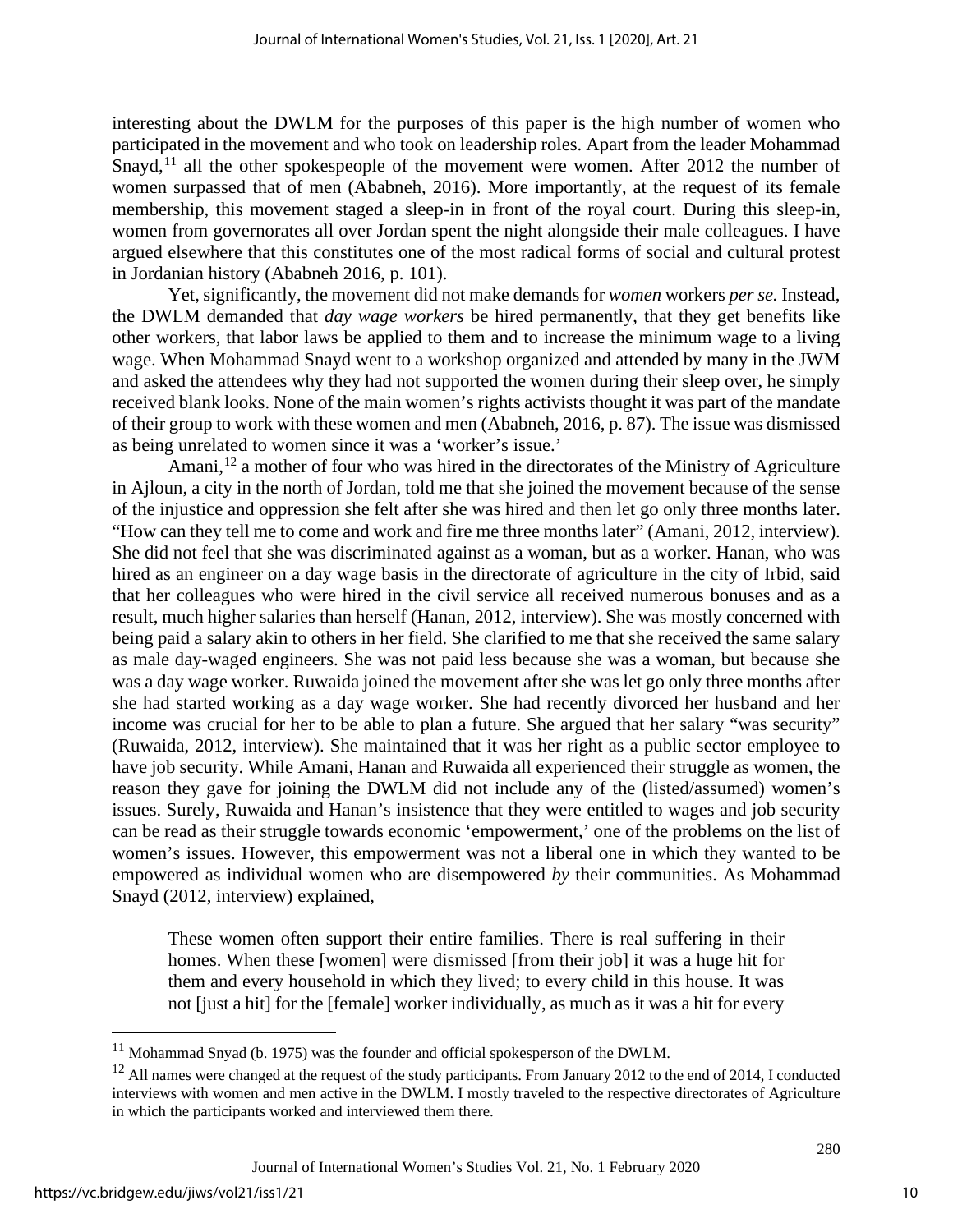child and everyone who depended on this salary. There was one [woman] whose salary paid for the rent …another for her brother's university fees.

So yes, the women in question were motivated by economic empowerment, or rather economic survival. But this economic struggle was not theirs alone, and while it certainly had gendered dimensions, the women struggled for economic survival for themselves and their *communities.* The female DWLM activists' struggle was not one against the men of their community, but one for themselves *within* their communities *and* for themselves and their communities. As Amal (2012, focus group) put it during a focus group discussion in Jerash:

Through my job I can help my family. I help my mother. I help my father. I am different from them now. My father is unemployed and in hospital. He has leukemia. The situation of my family is bad. No one in in my family is active/productive [*muntij*], except for me.

Sukaina distinguished between herself and between women who can use their salaries to buy things for themselves (Sukaina, 2012, interview). She noted that for her it was simply about getting through the month: buying food, paying for transportation and paying all those, back, who had loaned her money the previous month. She distinguishes between her own experience and what she imagines are the experiences of other working [middle class] woman who Sukaina believes can use their salaries on themselves. All the women examined certainly experienced their economic marginalization as women. But they also experienced it as members of economic marginalized communities.

When asked what the main problems they faced were, the female DWLM members listed problems they shared with members of their communities, mainly economic problems such as poverty, not having job security, not receiving living wags, and lack of access to adequate health services, and education. Surely, they experience these problems from a gendered perspective, but on a whole these problems are not included on the 'women's issues' list. Rather than arguing that these problems are not gendered, I argue that women's rights activists in Jordan fail to construct a gendered analysis of these problems because they are dismissed from the outset as communal (i.e. male problems).

When Jordanians were asked what the most pressing problems they faced were, women and men both responded by pointing to economic problems such as unemployment, poverty and high living expenses (See table below, by Center for Strategic Studies, 2017).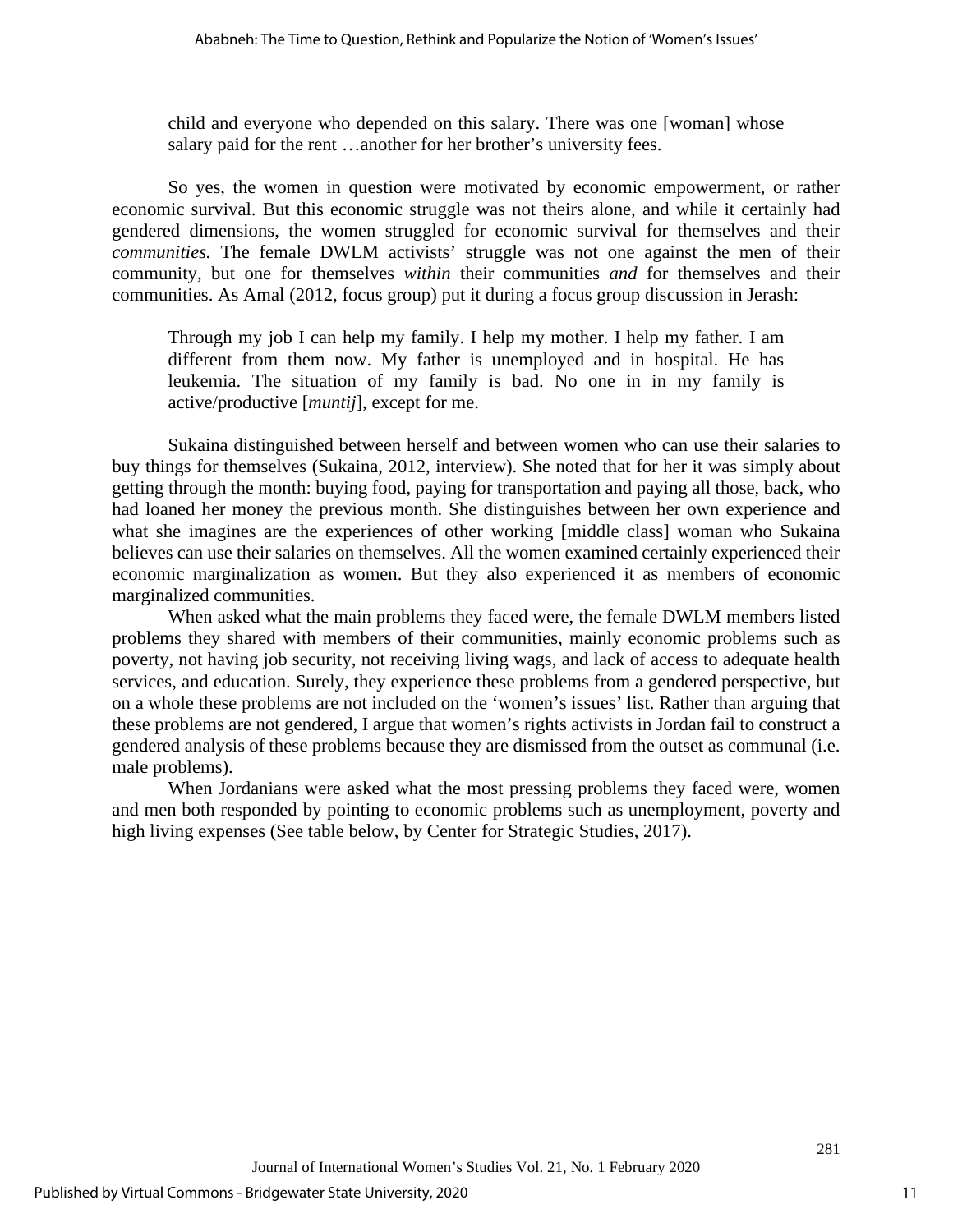| Jordanian Women's Responses to the Most      |               |
|----------------------------------------------|---------------|
| <b>Important Problem Facing Jordan Today</b> |               |
| Unemployment                                 | 23.8          |
| Poverty                                      | 20.0          |
| High Prices and Expensive Living             | 24.5          |
| <b>General Economic Situation</b>            | 17.3          |
| General Corruption (Nepotism)                | 3.7           |
| Internal and External Security and           | 1.8           |
| <b>Political Challenges</b>                  |               |
| <b>Social Service Problems</b>               | 4.3           |
| Refugee Crisis and Foreign Workers           | 3.6           |
| No Problems                                  | .7            |
| Other                                        | $\mathcal{R}$ |
| Total                                        | 100%          |
| Source: 'Government Performance Evaluation   |               |
| Report' (Center for Strategic Studies, 2017) |               |

The aim of this paper has not been to claim that the problems on the list of women's issues are not pressing. Rather, it is to challenge the theoretical assumptions underpinning the concept of women's issues. The problem with the list of 'women's issues' is that only the problems which women do *not* share with their communities are on the list

The problems which make it to the list are those problems which are left when women do not face any type of marginalization other than that due to gender. What is left unnoted here is privilege. This conceptualization of 'women's issues' assumes that privilege does not affect gender. No effort is made to understand gender intersectionally—that we experience our gender based on all the multiple subject positions that we occupy. Poor Jordanian women experience their womanhood differently to rich Jordanian women because of their poverty, while they experience their poverty differently to poor men because of their gender. A financially privileged woman has a very different experience of her womanhood than a struggling working-class single mother. The privileged woman has no greater claim to womanhood. Just as marginalization affects the experience of gender so, too, does privilege. The list of women's issues is a list which results when one intersects privilege with gender.

## **A New Phase?**

In the summer of 2018 thousands of Jordanian women and men took to the streets to protest the newly proposed tax law by the Jordanian government. Women's rights organizations were among workers' unions and professional syndicates as well as youth organizations. At the time various women's groups organized talks to show the unfair tax burden of working women and single mothers (Ababneh, 2018). The JNCW took an active part in these discussions, as did the JWU and other women's organizations. Despite this active involvement of JWM activists this did not translate into shifting the discourse on women's issues or on shifting the national protest discourse on taxation to include gendered concerns.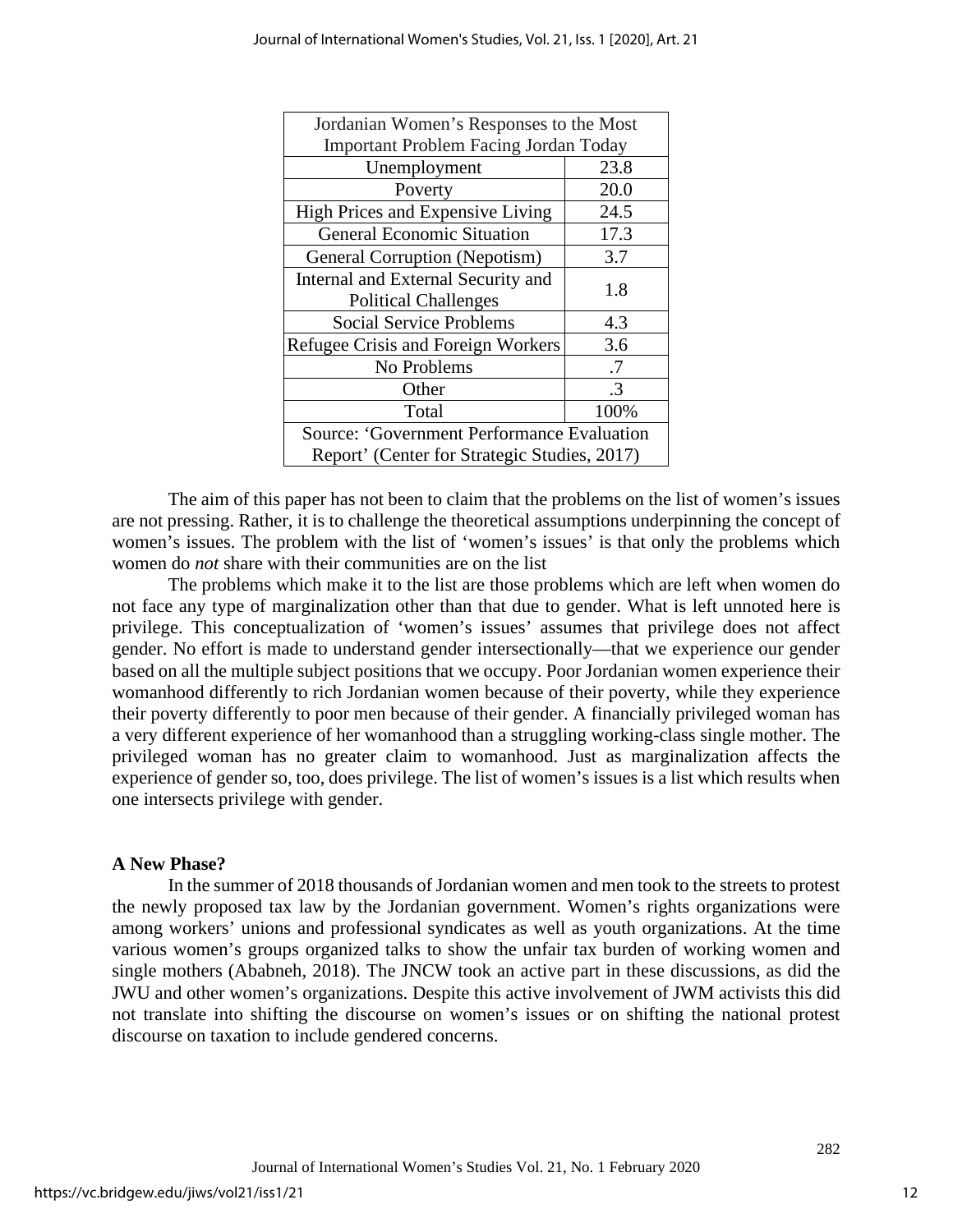Similarly, when the teacher's union called for a general strike in September  $2019^{13}$  $2019^{13}$  $2019^{13}$ women's rights activists and organizations organized in support for female and male teachers. Individual women's rights activists led civil society group solidarity efforts and wrote and gathered signatures for a statement in support of the strike and the teacher's union. However, despite their acts in solidarity, the language used to express solidarity was not gendered. Unlike other social movements like *Talaat* in occupied Palestine, a movement that emerged in protest of the violent murder of Isra Ghreib by her relatives, Jordanian women's rights activists were unable to connect issues of the nation to women's issues. The gendered way in which low teacher's salaries affect female teachers differently to male teachers was not highlighted by women's rights activists. Nor was the teachers' strike seen as a women's issue. Nonetheless, women's rights activists, perhaps for the first time since the 1950s, saw it as part of their mandate to join a national struggle which cannot be seen as neatly fitting the list of women's issues.

## **Conclusion**

In this paper I asked how women's rights discourse in Jordan was able to reach a point in which the concerns raised by female and male Hirak protestors in 2011/2012 were viewed as being unrelated to women. Through a historical reading of the JWM, I have shown that this crisis is not only the result of state interference in the movement, but also an outcome of shifts of how international discourses on women's rights were practiced by JWM groups and activists. Women's rights discourse has shifted from charity at the beginning of the  $20<sup>th</sup>$  century, to radical anti-colonial and women's rights struggles in the 1950s and 60s, to seeing 'women's issues' through a development lens from the 1990s onwards. As a result, women who were active in the JWM were unable to see the struggle of those women who partook in the Hirak protests as gendered. Doing so, the main problems women in Jordan face have remained off the radar of the JWM and women's rights discourse.

Three challenges emerge from this discursive blind spot. Firstly, women's rights activists fail to stand in solidarity with women in popular movements, and by extension fail to address the most pressing issues these women face. Secondly, this depoliticizes women's issues by failing to address the wider power structures which marginalize women. Thirdly, by dismissing communal issues as being unrelated to women, communal and national concerns remain understood as men's issues and are conceptualized based solely on male experiences.

While the literature on intersectionality has provided rich insights into how women's issues intersect with wider communal issues (Carbado et al., 2013, p. 303; Crenshaw, 1991) the lessons from this body of literature have not entered development discourse in Jordan. It is necessary to recognize that as a result of neo-liberal politics entire communities in Jordan are forced to struggle for economic survival. This is, without question, the biggest *issue* facing Jordanian women. By excluding this problem, women's rights activists are not forced to confront and dismantle, or even just critique, the main power structures that be. Focusing on the issues women do not share with their communities, Jordanian women's rights activists are able to stay clear of a more radical critique and struggle such as neo-liberal economic structures and the ruling system.

While there has been a recent shift in individual women's rights activists joining wider communal struggles such as the tax law protests in 2018, demanding the release of political prisoners in 2019, and supporting teacher's strike in 2019, the JWM has not been able to change

13

<span id="page-13-0"></span> $13$  The teacher's union called for a strike to increase the basic salary they receive.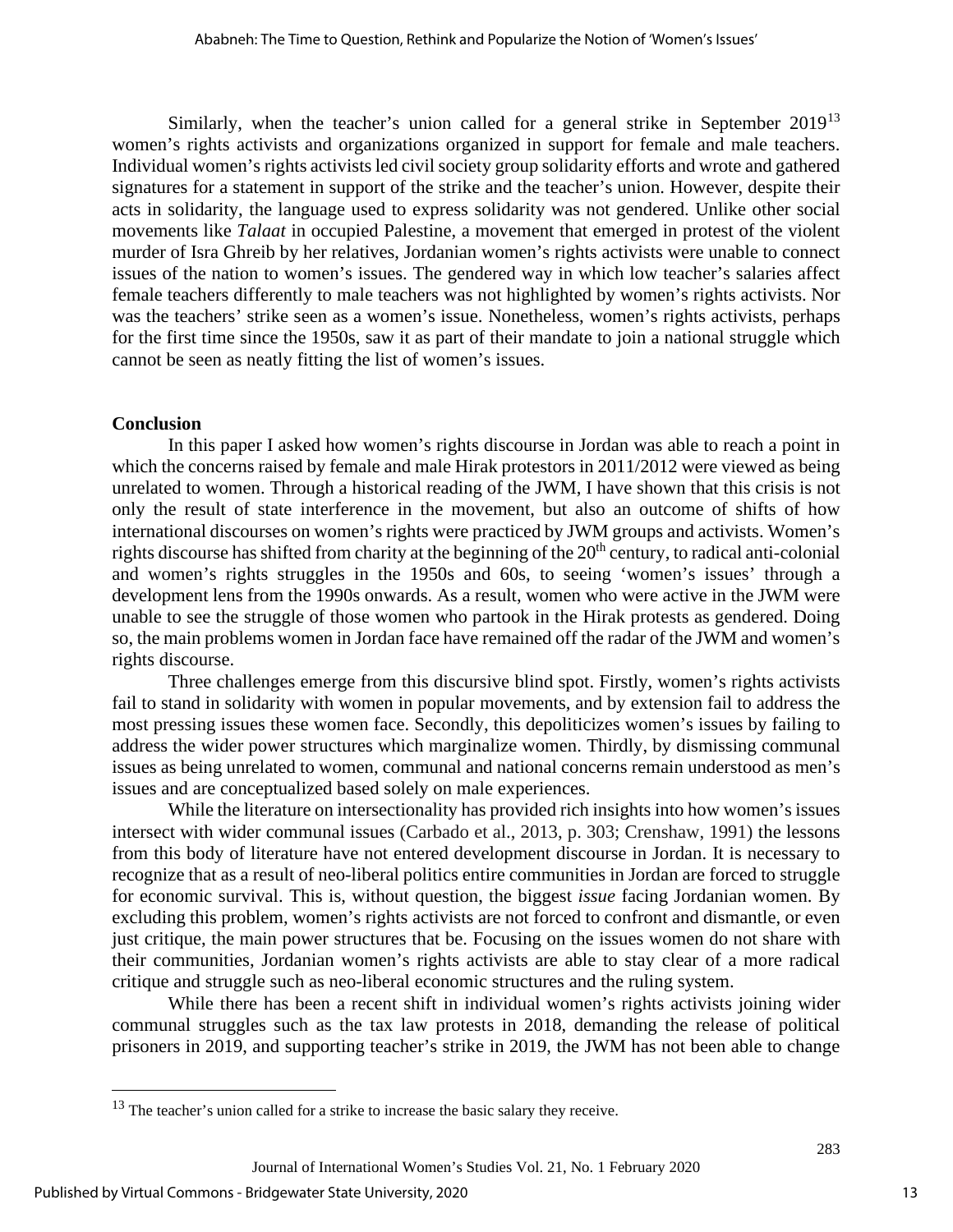the discourse around these issues to shed the light on how these issued are in fact gendered. Neither have these events triggered a wider discussion on the list of women's issues or have resulted in including economic survival and the struggle for social justice to the list. The task for women's activists and organizations now is to understand how popular communal concerns and battles are gendered, and to join the struggle against the very power structures which produce these problems.

## **Author's Note**

I would like to thank Amal Sabbagh for her continued insight, guidance, and mentorship; Hala Ghosheh for first asking me to present and research the Jordanian women's movement; Suad Joseph for caring so deeply and introducing me to transformative participatory gendered research; Lila Abu Lughod for problematizing the politics of 'saving Arab women' from their communities; Marwa Sharafaldin for pointing to the messiness of activism; Tanya Lawrence for not tiring to listen to even the smallest development in my arguments; SIT and my IHP students for their great questions and insights; all my CSS interns for their help in researching, transcribing and caring about the topic; and Shadaab Rahemtulla for having read, edited and thought about this paper more than anyone else. I want to also express my gratitude to the anonymous reviewer, whose feedback and reflections greatly strengthened the article. Finally, I would like to thank all the women and men who struggled and still struggle to make Jordan a more just place. I dedicate this paper to the late Rula Qawwas who led the struggle with love and compassion.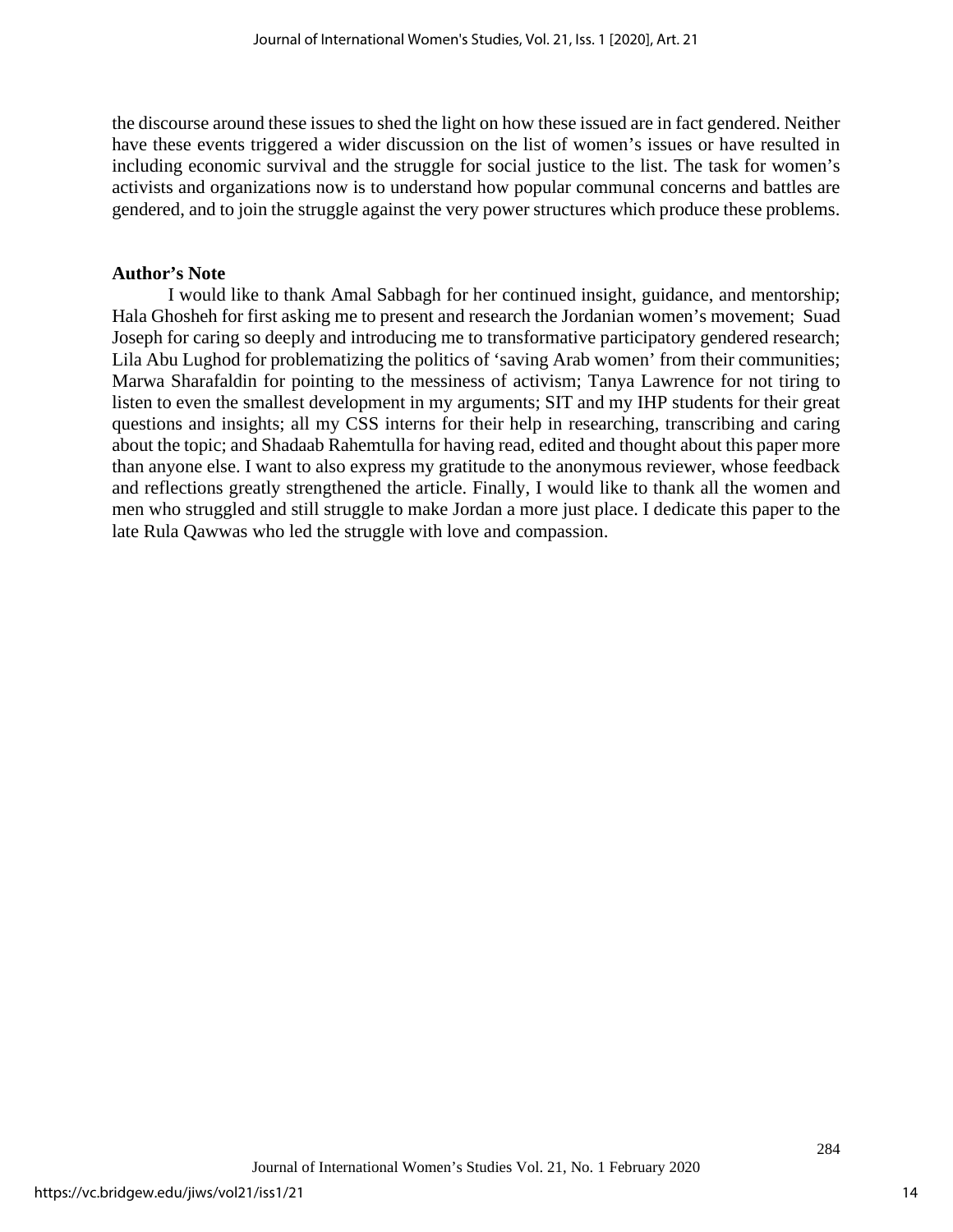## **References**

- Ababneh, S. (2014). "The Palestinian Women's Movement vs. Hamas: Attempting to understand women's empowerment outside a feminist framework"*. Journal of International Women's Studies,* 15 (1), pp. 35-53.
- Ababneh, S. (2016). "Troubling the political, women in the Jordanian Day-Wage Labor Movement". *International Journal of Middle East Studies,* 48 (1), pp. 87-112.
- Ababneh, S. (2018). "Do You Know Who Governs Us? The Damned Monetary Fund, Jordan's June 2018 Rising" *Middle East Report*, (June 29, 2018), https://merip.org/2018/06/doyou-know-who-governs-us-the-damned-monetary-fund/, accessed 3 February 2020.
- Ababneh, S. (2019). "The Struggle to Re-Politicize the Political: The Discourse on Economic Rights in the Jordanian Popular Movement 2011-2012," Youth Politics in the Middle East and North Africa, *POMEPS Studies* 36, November 2019, pp. 54-59, https://pomeps.org/wp-content/uploads/2019/11/POMEPS\_Studies\_36\_Web-1.pdf, accessed 31 January 2020.
- Abu Khalil, A. (2007). ʿ*Ummāl al muyāwama bain khaṭ al qaher wa khaṭ al faqer (Day wage labor workers between anger and poverty lines*). Al-Mastur Journal, 15.
- Abu‐Lughod, L. (2002). "Do Muslim women really need saving? Anthropological reflections on Cultural relativism and its others". *American Anthropologist,* 104 (3), pp. 783-790.
- Abu Ulbeh. (2019). Interview by the author, 28 November 2019.
- Al-Atiyat, I. (2003). *The women's movement in Jordan: Activism, discourses and strategies*. Available at: http://centers.ju.edu.jo/en/wsc/Documents/Ibtesam\_Al-Atiyat\_e.PDF (Accessed: 11 November, 2019).
- Al-Nims, S. (2019), Interviewed by the author, 19 November 2019.
- Al-Sholi, A. (2015). "Min al-wilāda iḥtijājiyyan ʾila al-intiḥār biruqrāṭiyyan: Niṣf ʿawda linaqābat al-muʿallimīn al-ʾurdunniyyīn" (From birth of protest to suicide of bureaucrats: Half return to the Jordanian Teacher's Union). *Majalat al-Thawra al-Daʾima*, 5. Available at: http://permanentrevolution-journal.org/ar/node/127. (Accessed: 11 November, 2019).
- Al Tal, S. (1985). *Introductions to women's issues and the Jordanian women's movement*. Amman: The Arabic Institution of Studies and Publication.
- Amal. (2012). Jarash Focus Group conducted by author and a research assistant, 19 March 2012.
- Amani. (2012). Interviewed by the author and a research assistant, 11 March 2012.
- Amawi, A. (2000). "Gender and Citizenship in Jordan" In *Gender and Citizenship in the Middle East*. Ed. S. Joseph. Syracuse, NY: Syracuse University Press, pp. 158-184.
- Awad, A. (2008). *Social challenges facing the Jordanian Worker's Movement: A study for the ILO*. Amman: Phoenix Center for Economic and Informatics Studies.
- Brand, L. A. (1998). *Women, the state, and political liberalization: Middle Eastern and North African experiences*. New York, NY: Columbia University Press.
- Carbado, D.W., K.W. Crenshaw, V.M. Mays and B. Tomlinson. (2013). "Intersectionality: Mapping the Movements of a Theory". *Du Bois Review*, 10 (2), pp. 303-312.
- Center for Strategic Studies. (2017). *Government Performance and Evaluation Report*. Washington, DC.
- Center for Strategic Studies. (2019). *Silsilat istiṭlāʿāt al-muʾashshir al-ʾurdunī: nabḍ al-shāriʿ al-ʾurdunī - 8* (Series of Jordanian Index Polls - The Jordanian Street Pulse - 8). Amman: Center for Strategic Studies.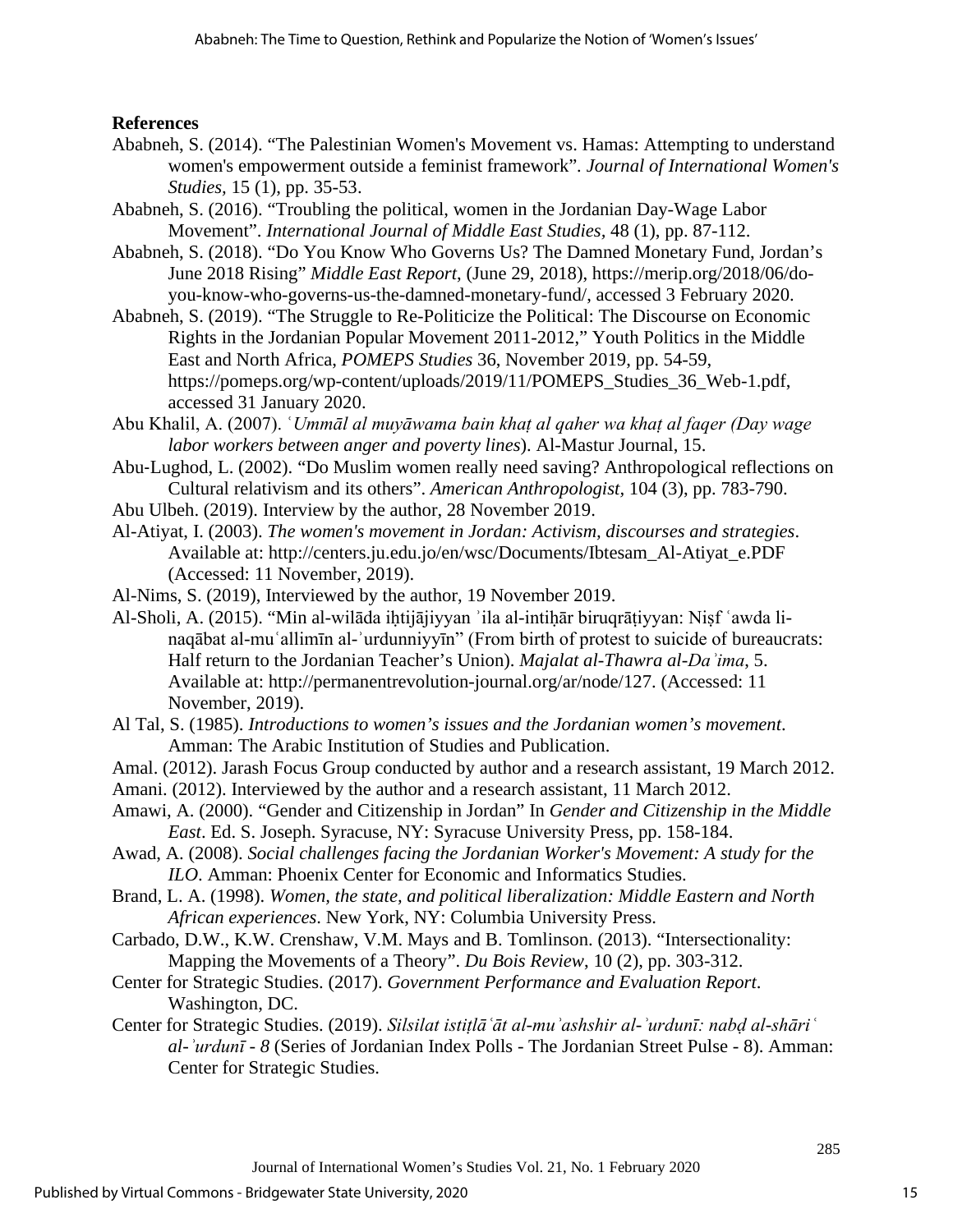- Center For Strategic Studies (CSS) (2019), "Let us Learn from the Jarash Incident Together, Towards an Intersectional Understanding of GBV", Closed Round Table Discussion following the Presentation of Sara Ababneh's research, 28 November 2019, Center for Strategic Studies, University of Jordan.
- Crenshaw, K. (1991). "Mapping the Margins: Intersectionality, Identity Politics and Violence Against Women of Color". *Stanford Law Review*, 43 (6), pp. 1241-1299.
- Dababneh, A. B. (2005). *The Jordanian Women's Movement: A historical analysis focusing on legislative change.* Doctoral dissertation*.* University of Leicester, Leicester, England. Available at: https://lra.le.ac.uk/handle/2381/30717 (Accessed: 11 November, 2019).
- Egyptian Women's Union (1944), *Al Mu'tamar al Nisai al Arabi al Muaqed bi Dar al Opera al Malakieh* (Arab Women's Conference Proceedings), The Royal Opera House, 12-16 December 1944 (Egypt: Dar al Maaref)
- Escobar, A. (1995). *Encountering Development: The Making and Unmaking of the Third World*. Princeton, NJ: Princeton University Press.
- Foucault, M. (2000). *Power: Essential Works of Foucault 1954-1984* (Vol. 3), ed. J. D. Faubion. New York: New Press.
- Hammami, R. (2016). *Follow the numbers: Global Governance and the Agenda-Setting 'Violence Against Women' in Occupied Palestine*. Birzeit: Birzeit University.
- Hanan. (2012). Interview by the author, 12 April 2012.
- Harmsen, E. (2008) *Islam, Civil Society and Social Work: Muslim Voluntary Welfare Associations in Jordan Between Patronage and Empowerment*. Amsterdam: Amsterdam University Press.
- Harrist, A. (1990). "Categorical Discourse and Dominance Theory". Review of *Toward a Feminist Theory of the State* by Catharine A. MacKinnon. Berkeley Women's Law Journal, 5(1), pp. 181-196.
- Hasso, F. and Z. Salime. (2016). *Freedom Without Permission, Bodies and Space in the Arab Revolutions*. Durham, NC: Duke University Press.
- Hooks, b. (1981). *Ain't I a Woman: Black women and feminism*. Boston, MA: South End Press.
- Jad, I. (2004). *Women at the cross-roads: the Palestinian women's movement between nationalism, secularism and Islamism.* Doctoral dissertation. University of London, London, England. Available at:
	- http://ethos.bl.uk/OrderDetails.do?uin=uk.bl.ethos.413154 (Accessed: 11 November, 2019).
- Jarrar, S. (2013). *Al-awḍāʿ al-ijtimāʿiyya wa al-iqtiṣādiyya li ʿummāl al-muyāwama al-ʿāmilīn fi al-qṭāʿ al-zirāʿī al-ʾurdunī (Economic and social conditions of day-waged workers in the Jordanian agricultural sector)*. Amman: University of Jordan.
- Jinsiyati Haq Li Ailati Coaltion Meeting. (2013). Participant Observation by the author, Land Mark Hotel, Amman.
- Jordanian Law of Cooperatives nr. 52. (2008). Official Gazette of the Hashemite Kingdom of Jordan nr. 4928. 16/9/2008, [http://www.pm.gov.jo/newspaperSubjects/4928/4928.html,](http://www.pm.gov.jo/newspaperSubjects/4928/4928.html) accessed 2 February 2020.
- Joseph, S (2015). Engaged Transformative Gender Seminar, funded by Open Society Foundation. Beirut, Lebanon. Project Director and Principal Investigator: Dr. Suad Joseph https://sjoseph.ucdavis.edu/training-to-transformative-gender-research, (Accessed 5 December 2019).
- Joseph, S (2018) *Arab Family Studies: Critical Review* Syracuse: Syracuse University Press.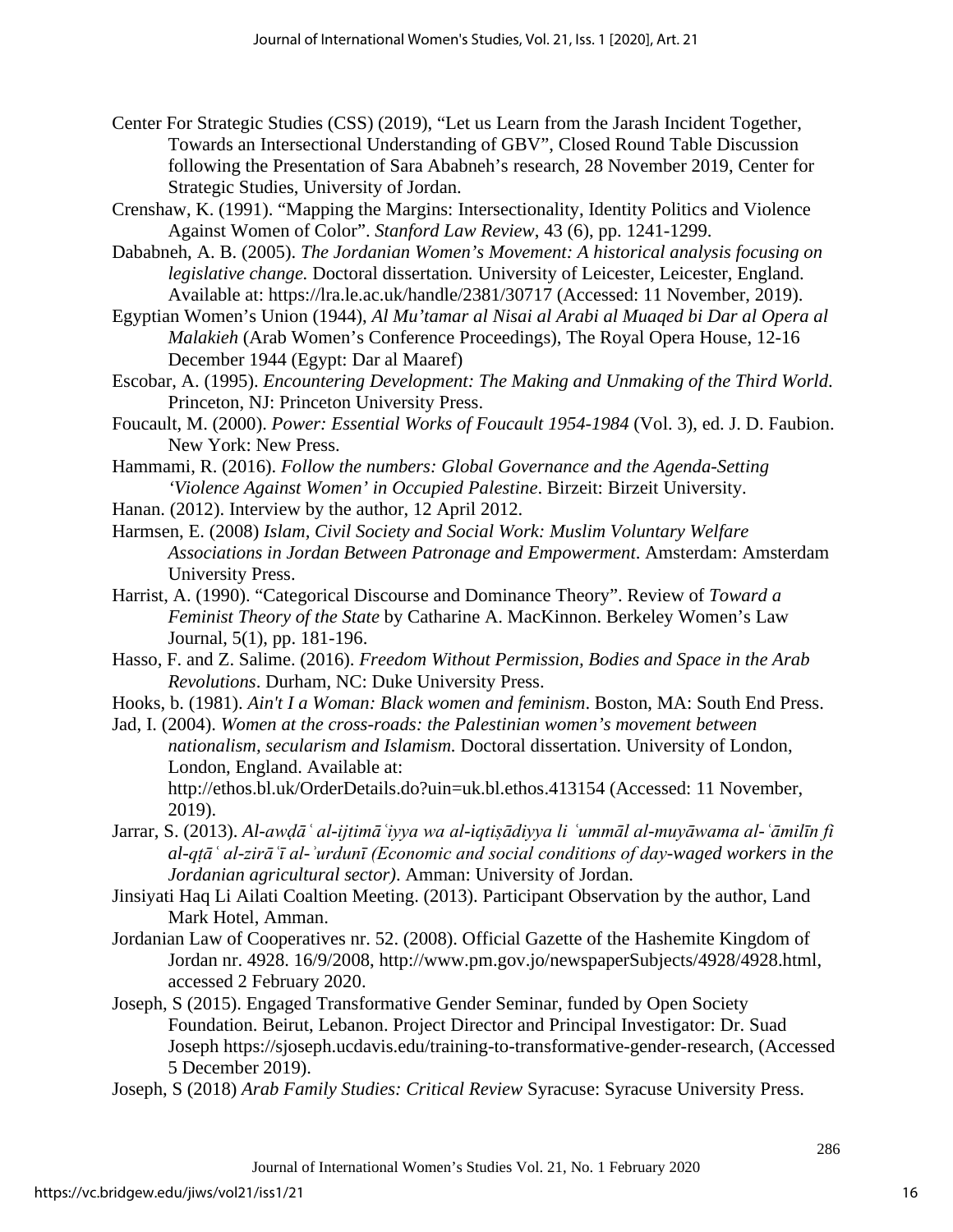Khafagy, F. (2017). *Convention on the Elimination of all forms of Discrimination against Women: The gap between ratification and implementation in Arab countries*.Cairo: The Egyptian Association for Community Participation Enhancement. Available at: http://www.annd.org/data/item/pdf/483.pdf (Accessed: 11 November, 2019).

- Khamis, S. (2011). "The Arab 'Feminist' Spring?" *Feminist Studies*, 37 (3), pp. 692-695.
- Koopman, S. (2008). "Imperialism Within: Can the Master's Tools Bring Down the Empire?" *ACME: An International E-Journal for Critical Geographies*, 7 (2), pp. 283-307.
- Lenz, I. (2010). «Frauenbewegungen. Zu den Anliegen und Verlaufsformen von Frauenbewegungen als soziale Bewegungen», in Becker, R. and Kortendieck, B. (eds.) Handbuch der Frauen- und Geschlechterforschung. Wiesbaden: VS, pp. 867-877.
- Massad, J. A. (2001). *Colonial effects: The making of national identity in Jordan.* New York, NY: Columbia University Press.
- MacKinnon, C.A. (1991). "From Practice to Theory, or What is a White Women Anyway?". *Yale Journal of Law and Feminism*, 4 (1), pp. 13-22.
- Mohanty, C. T. (1988). "Under Western Eyes: Feminist Scholarship and Colonial Discourses". *Feminist Review,* 30, pp. 61-88.
- Odeh, S. (2018). *A Violent Network: Gender Based Violence Against Palestinian: Women in Virtual Space*. Haifa: 7amleh - The Arab Center for the Advancement of Social Media. Available at: https://7amleh.org/wpcontent/uploads/2018/11/Report\_GBV\_-\_KtK.pdf (Accessed: 11 November, 2019).
- Peet, R. and E. Hartwick. (2009). *Theories of Development: Contentions, Arguments, Alternatives*. New York, London: The Guilford Press.
- Pratt, N. (2015). "A History of Women's Activism in Jordan: 1946-1989". *7iber*. 26 May 2015. Available at: https://www.7iber.com/society/a-history-of-womens-activism-in-jordan-1946-1989/ (Accessed: 11 November, 2019).
- Pratt, N. (Forthcoming). *Gendering the Geopolitical: Women's activism in Egypt, Jordan and Lebanon.* Berkeley: University of California Press.
- Ruwaida. (2012). Interviewed by the author, 12 April 2012.
- Sabbagh, A. (2006). *A Critical Assessment of NWMs: The Case of Jordan*. Study for the European Commission for the Project on the Role of Women in Economic Life in the Mediterranean.
- Sabbagh, A (2018). Interviewed by the author, 15 February 2018.
- Sabbagh, A. (2019). Interviewed by the author, 14 November 2019.
- Sahar. (2012). Jerash Focus Group, conducted by the author and a research assistant, 19 March 2012.
- Said, E. (1978). *Orientalism*. New York: Pantheon Books.
- Sayegh, M. (1975). *The Arab and Palestinian Woman*. No publisher.

Sayegh, M. (2018). Interviewed by the author between January-April 2018.

Sukaina. (2012). Interviewed by the author, 11 April 2012.

- Shalhoub-Kevorkian, N. (2006). "Negotiating the Present, Historicizing the Future-Palestinian Children Speak about the Israeli Separation Wall". *American Behavioral Scientist*, 49 (8), pp. 1101 - 1124.
- Shalhoub-Kevorkian, N. (2008). "Gendered nature of education under siege a Palestinian feminist perspective". *International Journal of Lifelong Education*, 27 (2), pp. 179-200.
- Shalhoub-Kevorkian, N. (2015). *Security Theology, Surveillance and the Politics of Fear*. Cambridge: Cambridge University Press.